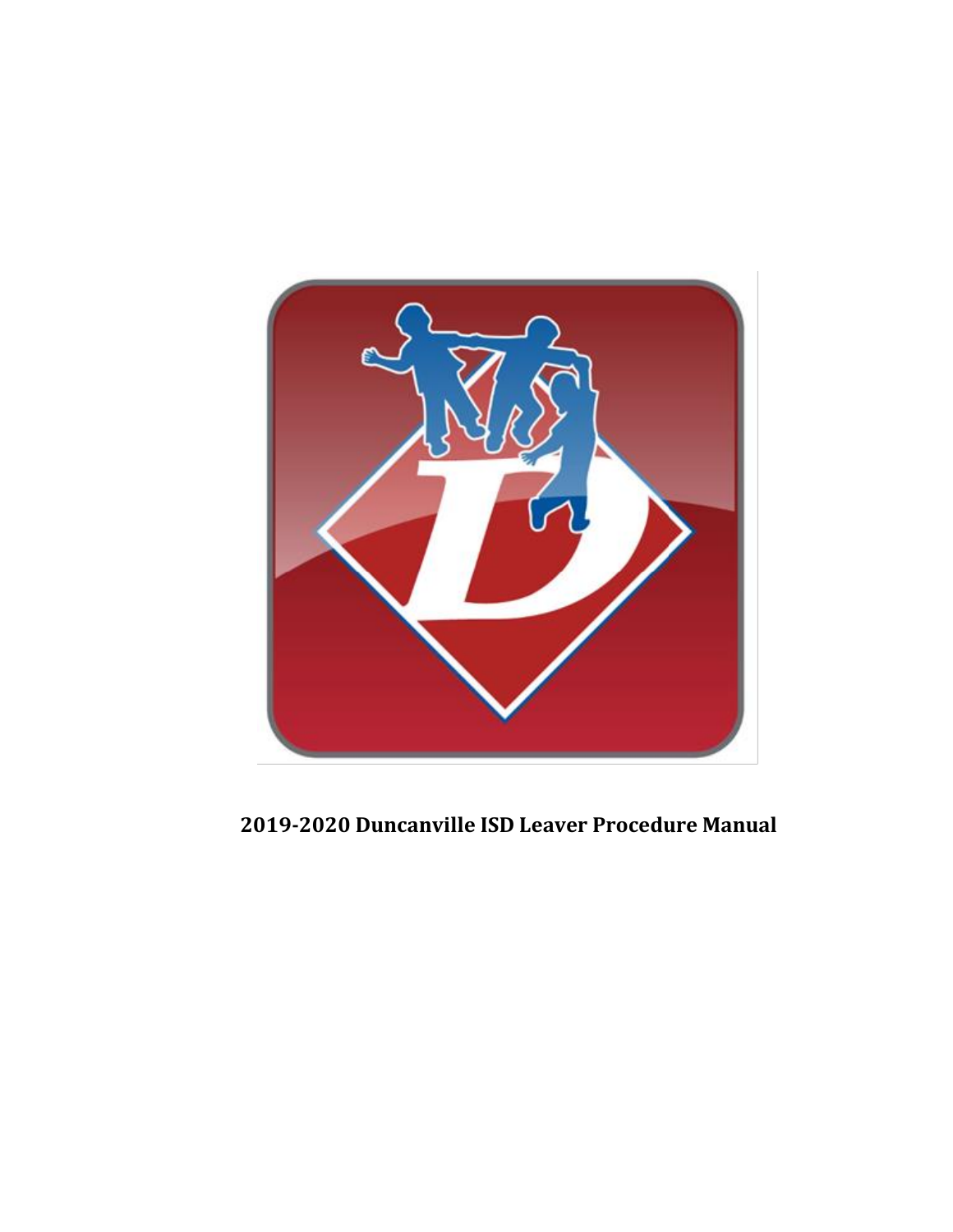# **DISD PEIMS LEAVER PROCEDURES** 2019-2020

# **Contents**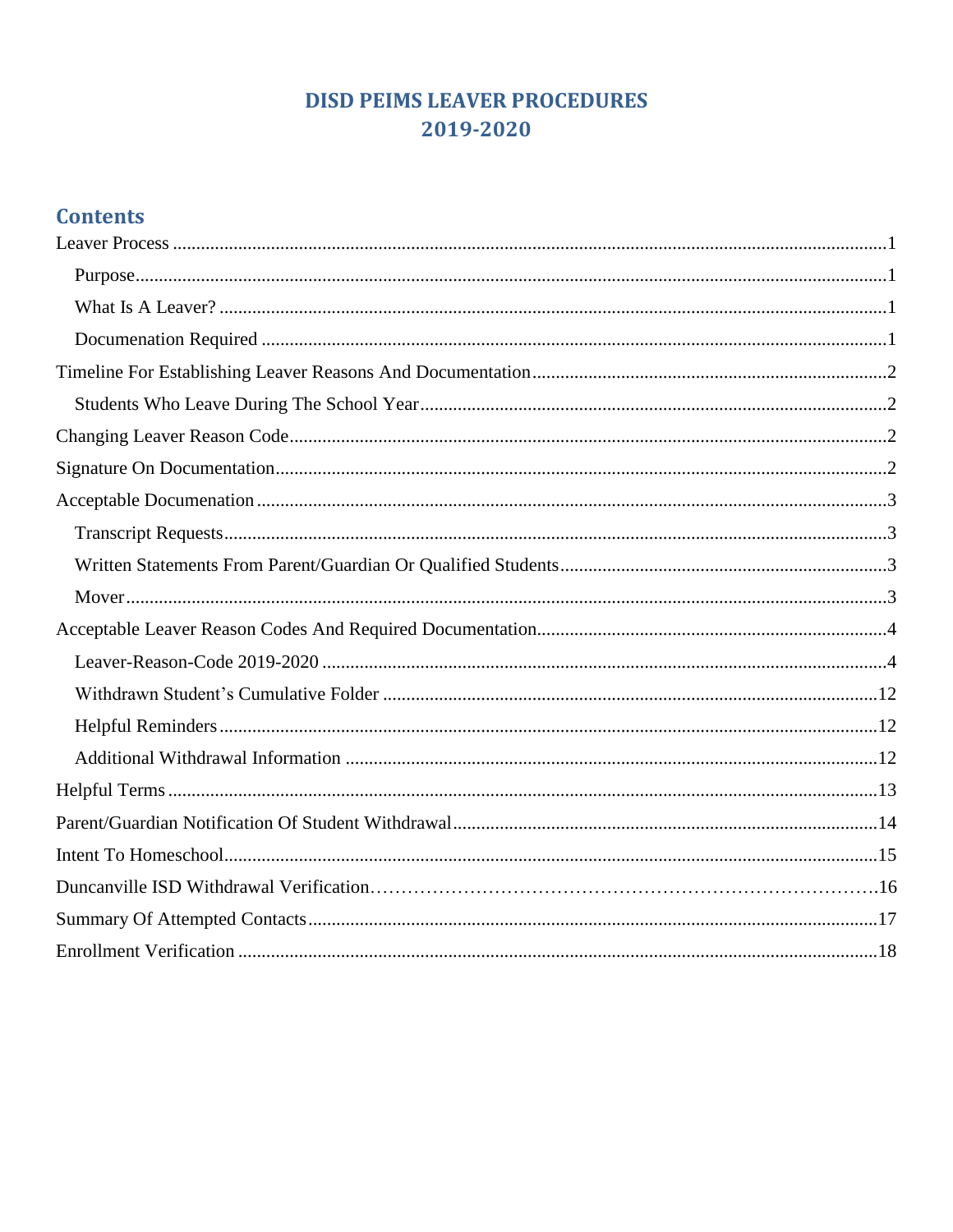## <span id="page-2-0"></span>**LEAVER PROCESS**

#### <span id="page-2-1"></span>**PURPOSE**

Duncanville Leaver procedures provide guidelines to be adhered to by all campuses serving all students in Duncanville ISD.

DISD is committed to quality data and quality documentation used for the PEIMS submissions. Adherence to this procedure will assist the district in assuring a high degree of data integrity regarding leaver records. All leaver records are subject to review in the event that coding decisions trigger one of the Data Integrity Indicators for Performance Based Monitoring.

#### <span id="page-2-2"></span>**WHAT IS A LEAVER?**

A Leaver is a student who was served during the prior school year and did not return in the fall within the School-Start Window (last Friday in September) except for:

- students considered summertime movers because they enroll in another Texas public school in the School-Start Window of the next school year;
- students identified by TEA to have earned GED certificates at Texas examination sites by August 31st; or
- students accounted for through other state reconciliation processes.

Leaver records are not submitted for students who enroll in other Texas public school districts and students who obtain GED certificates at Texas examination sites by August 31. **Students who move to other Texas public school districts are considered movers, not leavers**. **The final determination of whether students are movers will be made by TEA.** (Data Standards 2019- 2020)

#### <span id="page-2-3"></span>**DOCUMENATION REQUIRED**

DISD must document the withdrawal of students and maintain on file the appropriate paperwork associated with student withdrawals in the student's cumulative folder. Documentation is required for all leaver reason codes. Documentation supporting use of a leaver reason code must exist in the district at the time the leaver data is submitted, i.e., no later than the PEIMS Submission 1 January resubmission date. See Pages 4- 9 for acceptable documentation.

Withdrawal documentation will be considered incomplete without a **date**, **signature(s**), and **destination of student**.

- DISD should document on the **DISD Leaver Withdrawal Verification** form at the time of the conversation that the information was requested, and the parent refused to provide it.
- Appropriate documentation of a parent refusal to provide information includes the date, content of conversation, name of person with whom the conversation was conducted, and the signature of the school official verifying the conversation.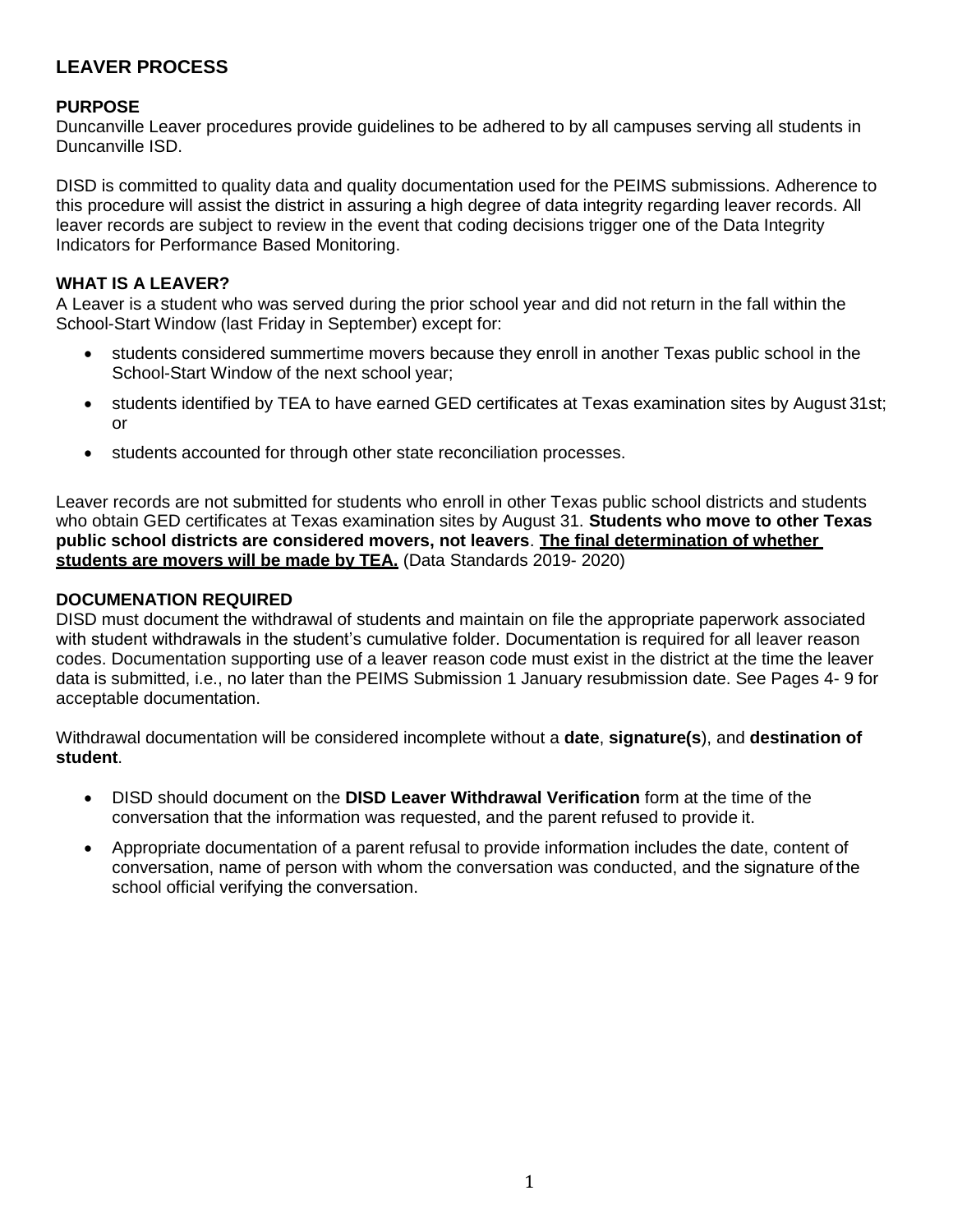## <span id="page-3-1"></span><span id="page-3-0"></span>**TIMELINE FOR ESTABLISHING LEAVER REASONS AND DOCUMENTATION**

#### **Students who leave during the school year**

For students who leave during the school year, leaver reasons apply at the time of withdrawal, and documentation should be obtained at that time. For example, for students who are withdrawn by Child Protective Services, LEAVER-REASON-CODE 66, would be used and supporting documentation would be obtained when the student is removed.

#### **Students who fail to return in the fall**

For students who fail to return the following fall, leaver reasons apply on the first day of school or its approximation, the school-start window. The school-start window is the period of time between the first day of school and the last Friday in September. DISD will use the LEAVER-REASON-CODE that most appropriately describes the student's whereabouts during the school-start window. For example, to use LEAVER-REASON-CODE 60 *student withdrew from/left school for home schooling,* DISD would establish that a student was being home schooled at some point during the school-start window. The district could obtain the documentation to support the leaver code at any time up until the PEIMS 1 Resubmission January date.

 **Students who were attending and were withdrawn under LEAVER-REASON-CODE 83 when the district discovered that the student was not entitled to public school enrollment in the district. (Follow the procedures for transfer students. Contact Student Services for guidance.)**

LEAVER-REASON-CODE 83, not entitled to public school enrollment in the district, applies to students who are attending and are withdrawn by the district because the district discovers, when verifying enrollment information, that the student was not entitled to enrollment in the district because the student was not a resident of the district or was not entitled under other provisions of TEC §25.001 or as a transfer student. It is not for a student who was a resident and stops attending because he/she has moved out of the district.

This code is also used for those **rare** situations in which the student has not met the requirements under TEC §38.001 or a corresponding rule of the Texas Department of State Health Services for immunization, provisional enrollment, or exemption. Leaver reasons for LEAVER-REASON-CODE 83 apply at the time of withdrawal and documentation showing due process supporting the withdrawal should be obtained at that time. **(Contact Student Services for guidance.)**

## <span id="page-3-2"></span>**CHANGING LEAVER REASON CODE**

Once DISD meets the documentation standard that supports the leaver reason code used, DISD is not required to obtain additional information on the student. For example, if DISD assigned LEAVER-REASON-CODE 60 *student withdrew from/left school for home schooling* for a student and later received a request for transcript information from a private school for the same student, DISD **does not** need to change the LEAVER-REASON-CODE to 81 enroll in a Texas private school. File the request in the student cumulative folder. You may add 2<sup>nd</sup> LEAVER-REASON-CODE on Withdrawal Code 2 in Skyward.

#### <span id="page-3-3"></span>**SIGNATURES ON DOCUMENTATION**

Documentation must be signed and dated by an authorized representative of the district. Authorized representatives for DISD will be:

- Principal, or
- Assistant Principal, or
- Counselor

Withdrawal documentation should also be signed for the student by one of the following:

- Parent, or
- Guardian, or
- Responsible adult as recorded in school records, such as a foster parent or a probation officer, or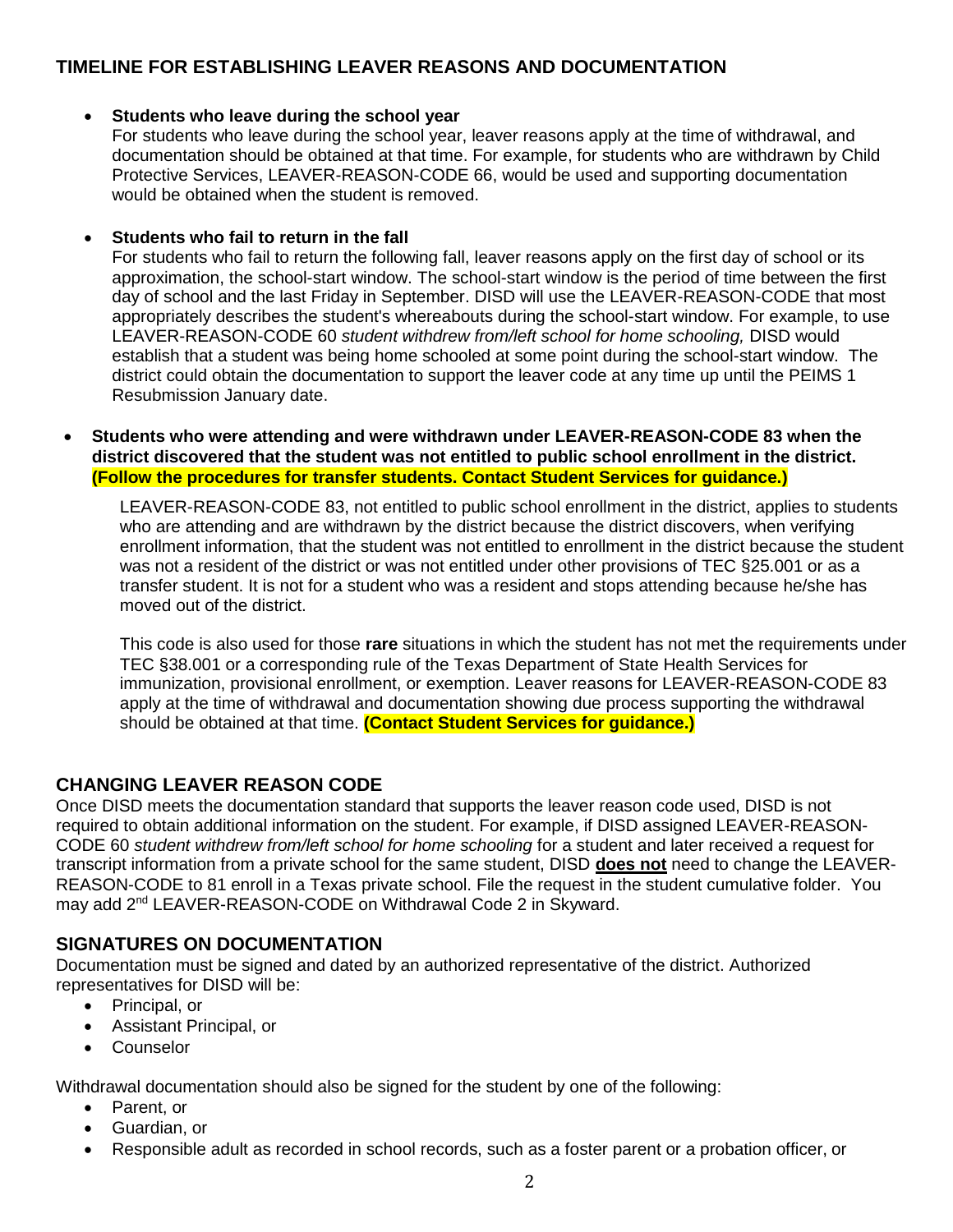Qualified student.

A qualified student is one who:

- o Is married
- o Is 18 years or older
- $\circ$  Is established in a residence separate and apart from the student's parent, guardian, or other person having lawful control of the student.

An original signature is not required on withdrawal forms received in the district by fax. Withdrawal forms received by e-mail do not need to be signed by the parent/guardian or qualified student. Written documentation of oral statements made by the parent/guardian or qualified student (in person or by telephone) is acceptable documentation in some situations if it is signed and dated by the district representative. Use **DISD Leaver Withdrawal Verification Form** to make sure proper information is obtained.

## <span id="page-4-1"></span><span id="page-4-0"></span>**ACCEPTABLE DOCUMENATION**

• Transcript requests

Acceptable documentation of enrollment in another school is a records request from the school in which the student is enrolled including the date the student enrolled.

Telephone requests must be documented in writing, including the date of the call, the date the student enrolled, the name of the school requesting the records, the name of the person making the request, and the name of the person who received the call. Use the **DISD Leaver Withdrawal Verification Form** to make sure proper information is obtained. The original of the form should be included in the student's permanent file.

 A signed letter from the receiving school verifying enrollment is also acceptable documentation. The letter must state the name and location of the school or program in which the student is enrolled and the date of enrollment.

Other acceptable documentation is written documentation of an oral statement by a representative of the receiving school providing the name and location of the school and verifying that the student is enrolled, signed and dated by an authorized representative of the district. Use the **DISD Leaver Withdrawal Verification Form** to make sure proper information is obtained.

<span id="page-4-2"></span> Written statements from parent/guardian or qualified students. Acceptable documentation can consist of a written, signed statement from a parent/guardian or qualified student stating that the student has enrolled and the date of enrollment.

The withdrawal form should indicate either where the family is moving, the name of the school district the student will be attending, or that the student will be home schooled. The original signature of the parent/guardian or qualified student must appear on the same page of the withdrawal form as the destination and the date of enrollment.

 A statement by an adult neighbor or other adult (other than the parent/guardian or qualified student)is allowed only to document a student returning to home country.

#### **\*\*See Acceptable Leaver Reason Codes and Required Documentation for further documentation requirements which should be attached to the Withdrawal form and placed in the student's cumulative folder. In the event a Withdrawal form is not signed, attach the Duncanville ISD Withdrawal Verification Form signed by an authorized representative.**

#### <span id="page-4-3"></span>**MOVER**

A Mover is a student who withdraws from one Texas Public School and moves to another Texas Public School. DISD uses Code 80 for students who are considered movers to a Texas Public School and uses Code 70 for students who are considered movers to a Texas Public Charter School.

DISD must document the withdrawal of students who are considered Movers. See Acceptable Documentation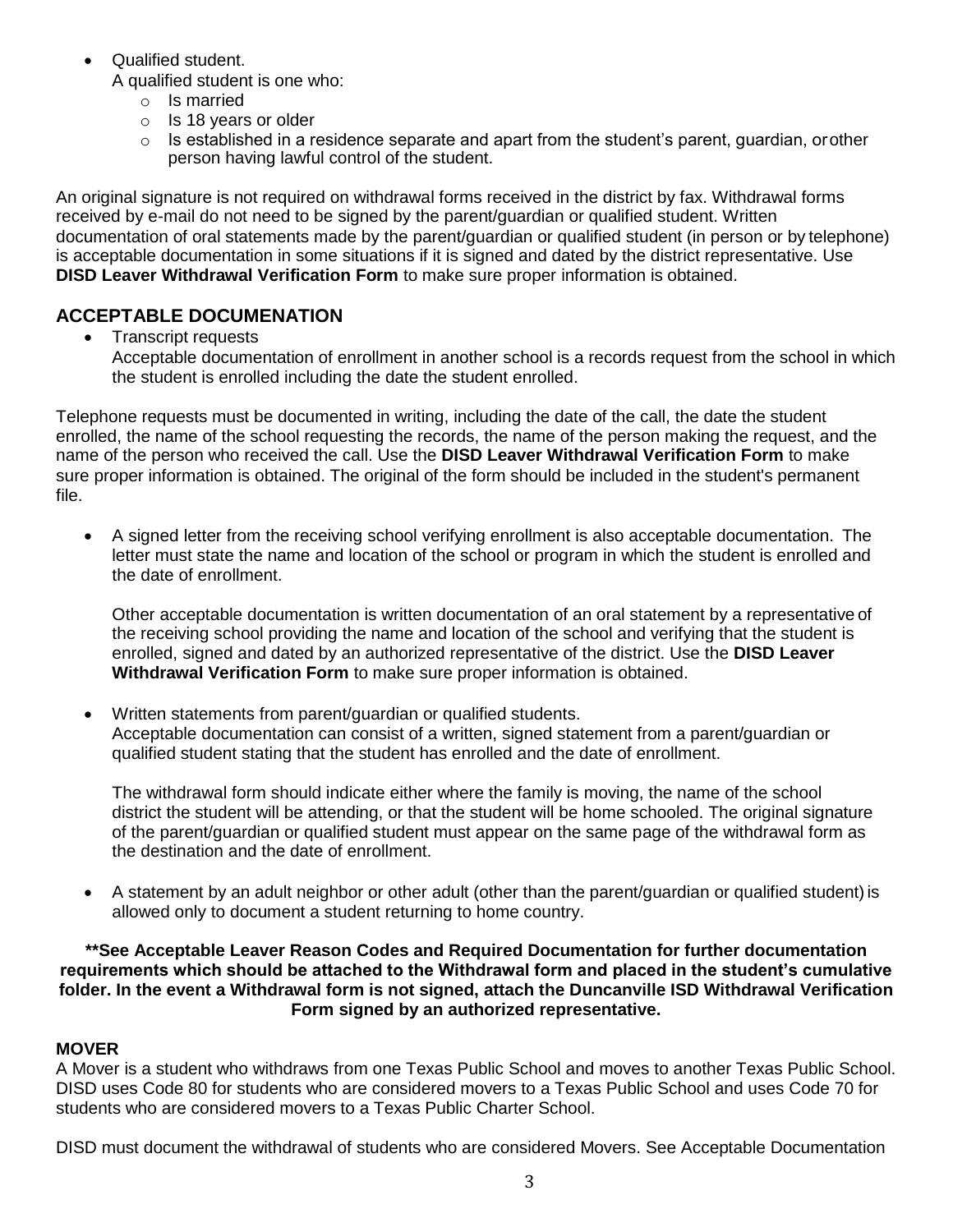above. The TSDS UID Enrollment Tracking system may be used to establish tentative local documentation that students are movers. **The final determination of whether students are movers will be made by TEA.**

## <span id="page-5-0"></span>**ACCEPTABLE LEAVER REASON CODES AND REQUIRED DOCUMENTATION**

DISD can submit 1 of 17 Leaver Reason Codes for each leaver. One code is for students who graduate (01), and one is for students who drop out (98). The remaining 15 codes are for "other leavers"—students who: enroll in school outside Texas; enroll in Texas private school; enter home schooling; enter college early to pursue degrees; enroll in university high school diploma programs authorized by the State Board of Education; graduate outside Texas, enter Texas public school, then leave again; complete GEDs outside Texas; are expelled from school; are removed from school by Child Protective Services; are withdrawn from school for administrative reasons, such as non-residence; return to their home countries; court-ordered GED; or die. Required documentation is listed with each valid Leaver Code. Documentation should be attached to the withdrawal form and placed in the student's cumulative folder.

The table below provides definitions and specific documentation guidelines for each of the leaver reason code. The table is organized into the following broad categories of leavers.

- Completed high school or General Education Department (GED) program
- Moved to other educational setting
- Withdrawn by school district
- Other

#### **LEAVER-REASON-CODE 2019-2020**

#### <span id="page-5-1"></span>**Graduated or Received an Out-Of-State GED**

| Code | <b>Translation</b>                                                                                                                                                                                                                                                                                                                                                                                                                             |  |  |
|------|------------------------------------------------------------------------------------------------------------------------------------------------------------------------------------------------------------------------------------------------------------------------------------------------------------------------------------------------------------------------------------------------------------------------------------------------|--|--|
| 01   | Student graduated from a campus in this district or charter                                                                                                                                                                                                                                                                                                                                                                                    |  |  |
|      | <b>Definition and use:</b> Use for students who meet all high school graduation requirements<br>(which includes passing the exit-level TAAS or TAKS) at any time during the prior school<br>year, including the summer (through August 31) following the close of the prior year.                                                                                                                                                              |  |  |
|      | To graduate, a student must satisfy the requirements under 19 TAC Chapter 74,<br>Subchapter B. Special education students must satisfy requirements under 19 TAC<br>§89.1070. Students who complete all graduation requirements in one school year but do<br>not pass the exit-level assessments until a later year, are reported as graduates in the<br>school year in which the exit-level assessments are passed and the diploma is issued. |  |  |
|      | <b>Documentation requirement:</b> Transcript showing sufficient credits, successful completion<br>of the exit-level assessments (including testing dates), graduation seal, school official<br>signature, and date of completion.                                                                                                                                                                                                              |  |  |
| 85   | Student graduated outside Texas before entering a Texas public school, entered a Texas<br>public school, and left again                                                                                                                                                                                                                                                                                                                        |  |  |
|      | <b>Definition and use:</b> This code may be used for students who graduated in another state<br>or country before entering Texas public schools. This code may also be used for<br>students who graduated from Texhoma High School, Texhoma, Oklahoma.                                                                                                                                                                                         |  |  |
|      | Documentation requirement: Transcript showing sufficient credits, date, and school<br>official signature, and a diploma with a graduation seal.                                                                                                                                                                                                                                                                                                |  |  |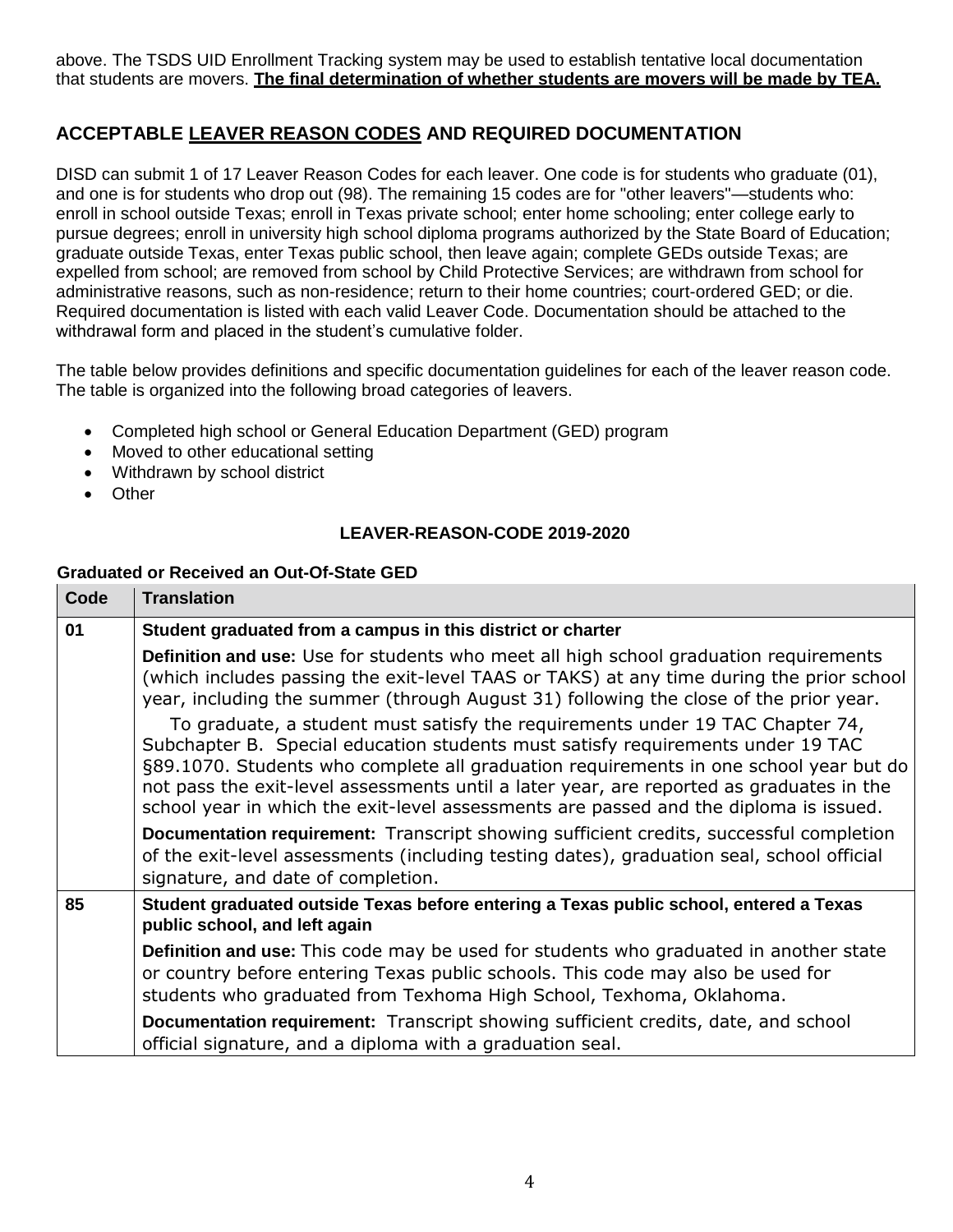| 86 | <b>Student completed the GED outside Texas</b>                                                                                                                                                                                                                                                                                                                                                                                                                                                                                         |  |  |  |
|----|----------------------------------------------------------------------------------------------------------------------------------------------------------------------------------------------------------------------------------------------------------------------------------------------------------------------------------------------------------------------------------------------------------------------------------------------------------------------------------------------------------------------------------------|--|--|--|
|    | Definition and use: This code may be used for students who earned GED certificates<br>outside Texas, including students living in Texas and earning GED certificates online<br>from a testing company in another state, before enrolling or after leaving Texas public<br>schools.                                                                                                                                                                                                                                                     |  |  |  |
|    | Documentation requirement: Acceptable documentation is a copy of the GED certificate or<br>some other written document provided by the testing company showing completion of<br>the GED. Written documentation from the testing company must include the date of<br>GED completion, location, address, and contact information of the company.                                                                                                                                                                                         |  |  |  |
| 90 | Student graduated from another state under provisions of the Interstate Compact on<br><b>Educational</b><br><b>Opportunity for Military Children</b>                                                                                                                                                                                                                                                                                                                                                                                   |  |  |  |
|    | <b>Definition and use:</b> Per TEC §162.002, student lives in the household of an active-duty<br>military<br>serviceperson, transferred into Texas public schools at the beginning of or during his or<br>her senior year, did not meet requirements to graduate from Texas public schools, did<br>meet requirements to graduate from a school in the sending state, and, under<br>provisions of the Interstate Compact on Educational Opportunity for Military Children,<br>graduated from a school or district in the sending state. |  |  |  |
|    | <b>Documentation requirement:</b> Transcript showing sufficient credits, date, and school official<br>signature, or a diploma with a graduation seal                                                                                                                                                                                                                                                                                                                                                                                   |  |  |  |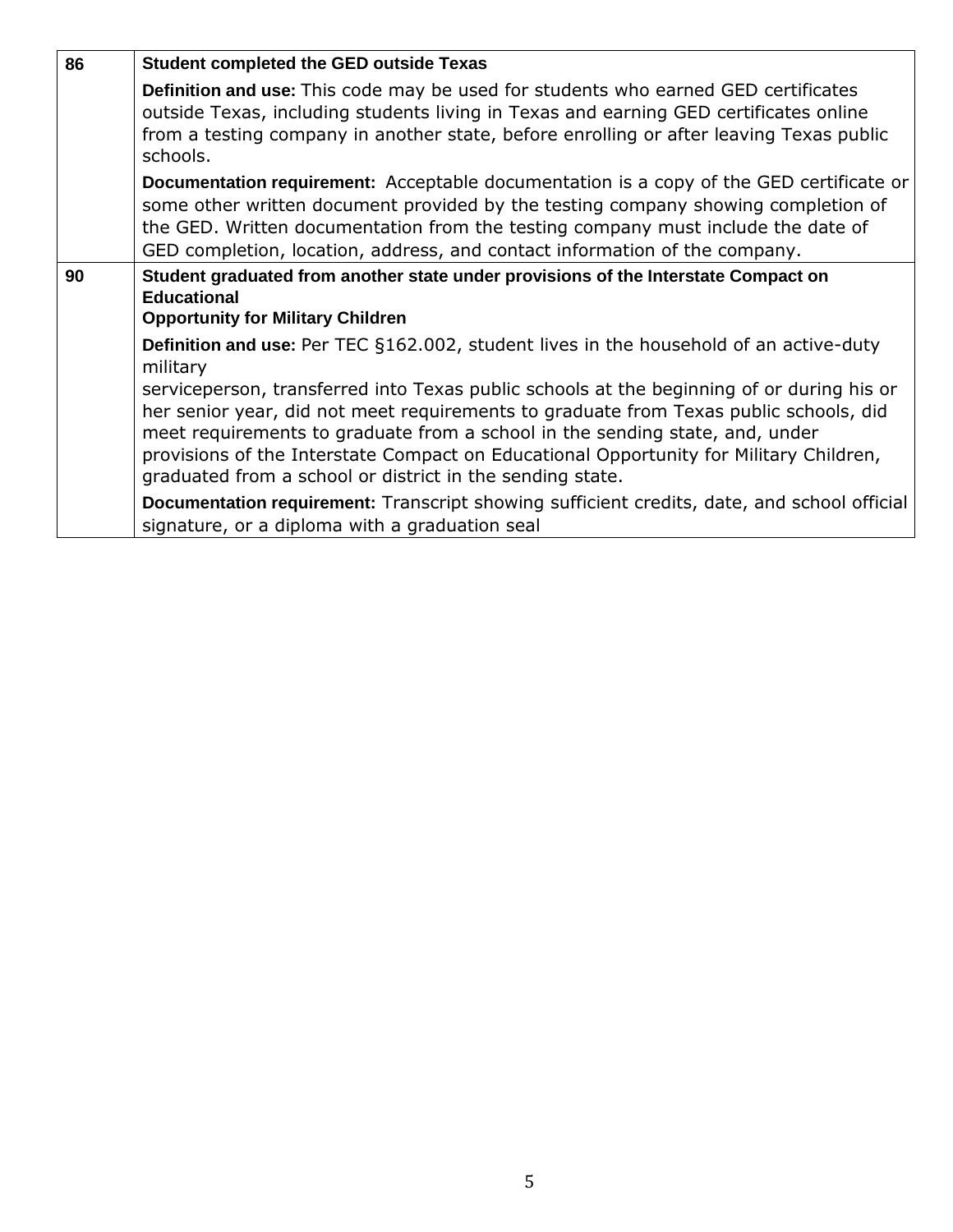## **Moved to Other Educational Setting**

| Code | <b>Translation</b>                                                                                                                                                                                                                                                                                                                                                                                                                                                                                                                                                                                                                                                                                                                                                                                                                                                                                                                                                                                                                                                                                                                                                                                                                                                                                                                                                                          |
|------|---------------------------------------------------------------------------------------------------------------------------------------------------------------------------------------------------------------------------------------------------------------------------------------------------------------------------------------------------------------------------------------------------------------------------------------------------------------------------------------------------------------------------------------------------------------------------------------------------------------------------------------------------------------------------------------------------------------------------------------------------------------------------------------------------------------------------------------------------------------------------------------------------------------------------------------------------------------------------------------------------------------------------------------------------------------------------------------------------------------------------------------------------------------------------------------------------------------------------------------------------------------------------------------------------------------------------------------------------------------------------------------------|
| 24   | Student entered college and is working towards an Associate's or Bachelor's degree<br>Definition and use: This code is for students who leave secondary school to enter college<br>early. It should be used for students who are enrolled full-time (at least 9 credit hours<br>per semester). This code is also for students who leave school to enter a dual-credit<br>program established by the Texas Legislature at the Texas Academy of Mathematics<br>and Science at the University of North Texas, the Texas Academy of Leadership in the<br>Humanities at Lamar University, the Texas Academy of Mathematics and Science at the<br>University of Texas at Brownsville, and the Texas Academy of International Studies at<br>Texas A&M International University. Documentation requirement: Documentation of<br>enrollment in a college or university must indicate that the student is enrolled full-time<br>in an academic program. Per federal requirement, it is not permissible for a district to<br>document that, at the time of withdrawal, the student intended to enter a post-<br>secondary educational setting. Beginning with students leaving in the 2011-12 school<br>year, a district must document that the student has actually entered a post-secondary<br>educational setting. One of the following types of documentation is required to verify<br>enrollment: |
|      | <b>Transcript request.</b> Acceptable documentation of enrollment in college is a records<br>request from the college in which the student is enrolled. Telephone requests must be<br>documented in writing, including the date of the call, the name of the college requesting<br>the records, the name of the person making the request, and the name of the person<br>who received the call. Telephone requests should appear on a standardized,<br>districtapproved form. The original of the form should be included in the student's<br>permanent file. Documentation of the method of records dissemination also must be<br>included in the student's permanent file (e.g., copy of fax activity log, certified mail<br>receipt, encrypted email receipt confirmation, or postage/mail log with complete<br>address information for requesting school).                                                                                                                                                                                                                                                                                                                                                                                                                                                                                                                              |
|      | Verification by an authorized representative of the college. A signed letter from the<br>college verifying enrollment is also acceptable documentation. The letter must state the<br>name and location of the college in which the student is enrolled and the date of<br>enrollment. Other acceptable documentation is written documentation of an oral<br>statement by a representative of the college providing the name and location of the<br>college and verifying that the student is enrolled, signed and dated by an authorized<br>representative of the district.                                                                                                                                                                                                                                                                                                                                                                                                                                                                                                                                                                                                                                                                                                                                                                                                                 |
|      | Verification by the parent/guardian or qualified student. Acceptable documentation<br>includes a letter, signed and dated from the parent, guardian, or qualified student<br>stating that the student has enrolled in college in a program leading to an associate's or<br>bachelor's degree.                                                                                                                                                                                                                                                                                                                                                                                                                                                                                                                                                                                                                                                                                                                                                                                                                                                                                                                                                                                                                                                                                               |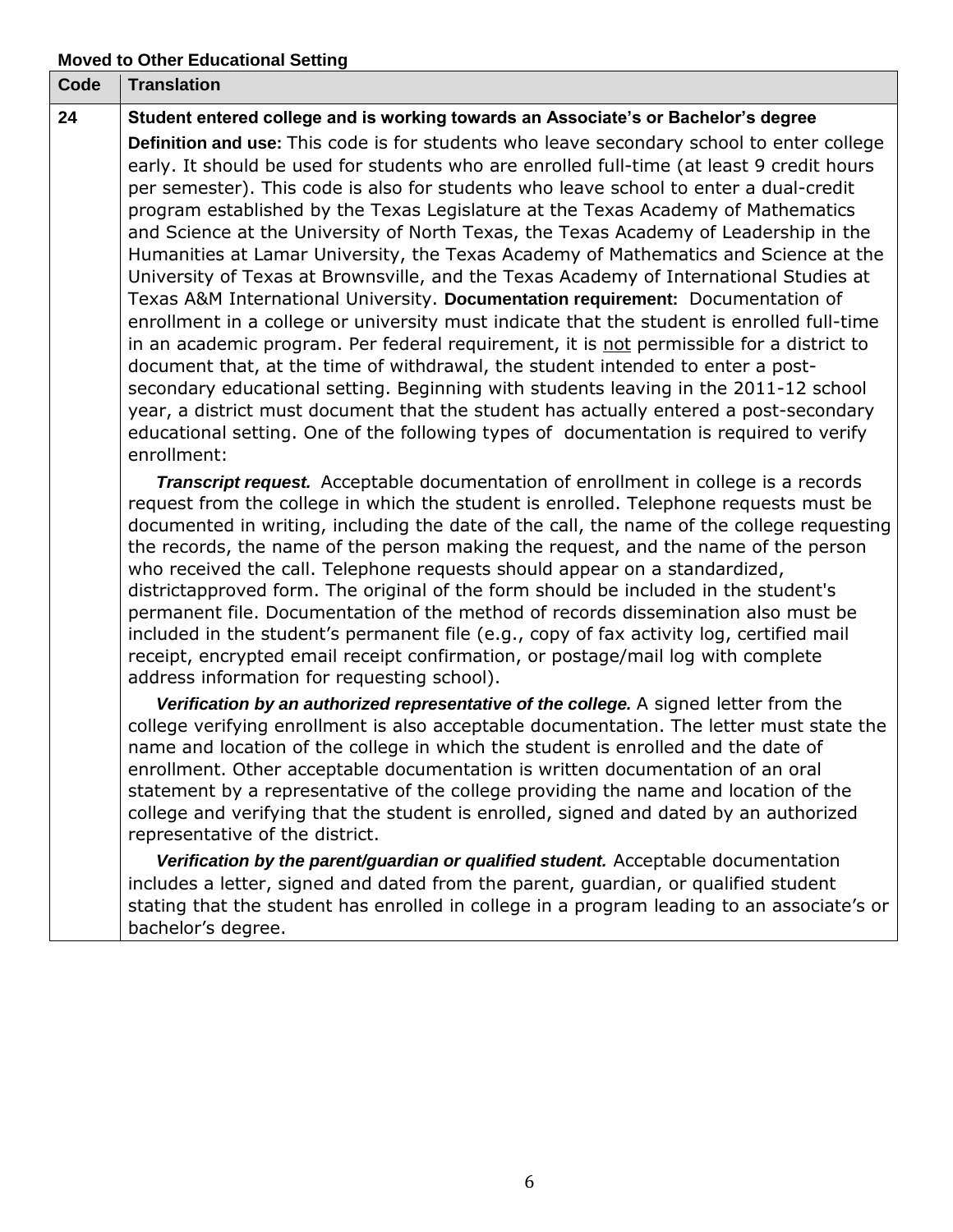| 60 | <b>Student is home schooled</b>                                                                                                                                                                                                                                                                                                                                                                                                                                                                                                           |
|----|-------------------------------------------------------------------------------------------------------------------------------------------------------------------------------------------------------------------------------------------------------------------------------------------------------------------------------------------------------------------------------------------------------------------------------------------------------------------------------------------------------------------------------------------|
|    | Definition and use: Student is being home schooled. This code may be used only for a<br>student whose parent/guardian confirms that the student is pursuing, under direct<br>supervision of the parent/guardian, a curriculum designed to meet basic education<br>goals. The district is not required to obtain evidence that the program being provided<br>meets educational standards.                                                                                                                                                  |
|    | Documentation requirement: A district must document that the parent/quardian is home<br>schooling the student. Per federal requirement, it is not permissible for a district to<br>document that, at the time of withdrawal, the student intended to be home schooled.<br>Beginning with students leaving in the 2011-12 school year, the following<br>documentation is required to verify enrollment:                                                                                                                                    |
|    | Verification by the parent/guardian. A letter, signed and dated, from the<br>parent/guardian stating that the student is being home schooled is acceptable<br>documentation. Letters from parents/guardians must indicate the actual date home<br>schooling began.                                                                                                                                                                                                                                                                        |
| 66 | Student was removed by Child Protective Services (CPS) and the district has not been<br>informed of the student's current status or enrollment                                                                                                                                                                                                                                                                                                                                                                                            |
|    | Definition and use: This code applies only to Child Protective Services. Private agencies<br>that provide asylum for students do not have the legal authority to remove students<br>from school.                                                                                                                                                                                                                                                                                                                                          |
|    | Documentation requirement: Acceptable documentation includes due process<br>documentation supporting the withdrawal; a written statement, signed and dated by<br>the CPS officer, including the CPS officer's name and contact information; or written<br>documentation of an oral statement by a CPS representative that the child was<br>removed, including the CPS representative's name, the date of the conversation, and<br>the signature of the school official.                                                                   |
| 81 | Student enrolled in a private school in Texas<br>Student enrolled in a public or private school outside of Texas                                                                                                                                                                                                                                                                                                                                                                                                                          |
| 82 | Definition and use: Student is enrolled in a private school in Texas (code 81), the Texas<br>Job Corps Diploma Program (code 81), or a public or private school outside Texas (code<br>82). Documentation of actual enrollment is required. This code is also used when a<br>student moves from the district without withdrawing but the district receives a records<br>request.                                                                                                                                                          |
|    | If the student enrolls in another school in the district or another public school district in<br>Texas, a leaver record is not submitted.                                                                                                                                                                                                                                                                                                                                                                                                 |
|    | If the district did not assign code 81 or code 82 when the student stopped attending,<br>the district can change the original code assigned to the student when the records<br>request or communication from the parent/guardian or qualified student is received. If<br>the original withdrawal date for the student is later than the date the student enrolled<br>in the other school, the withdrawal date must be changed, and all attendance<br>accounting records affected by this change must be updated.                          |
|    | Documentation requirement: Per federal requirement, it is not permissible for a district to<br>document that, at the time of withdrawal, the student intended to enter another<br>educational setting. Beginning with students leaving in the 2011-12 school year, a<br>district must document that the student has actually enrolled in a private school in<br>Texas, the Texas Job Corps Diploma Program, or a private or public school outside<br>Texas. One of the following types of documentation is required to verify enrollment: |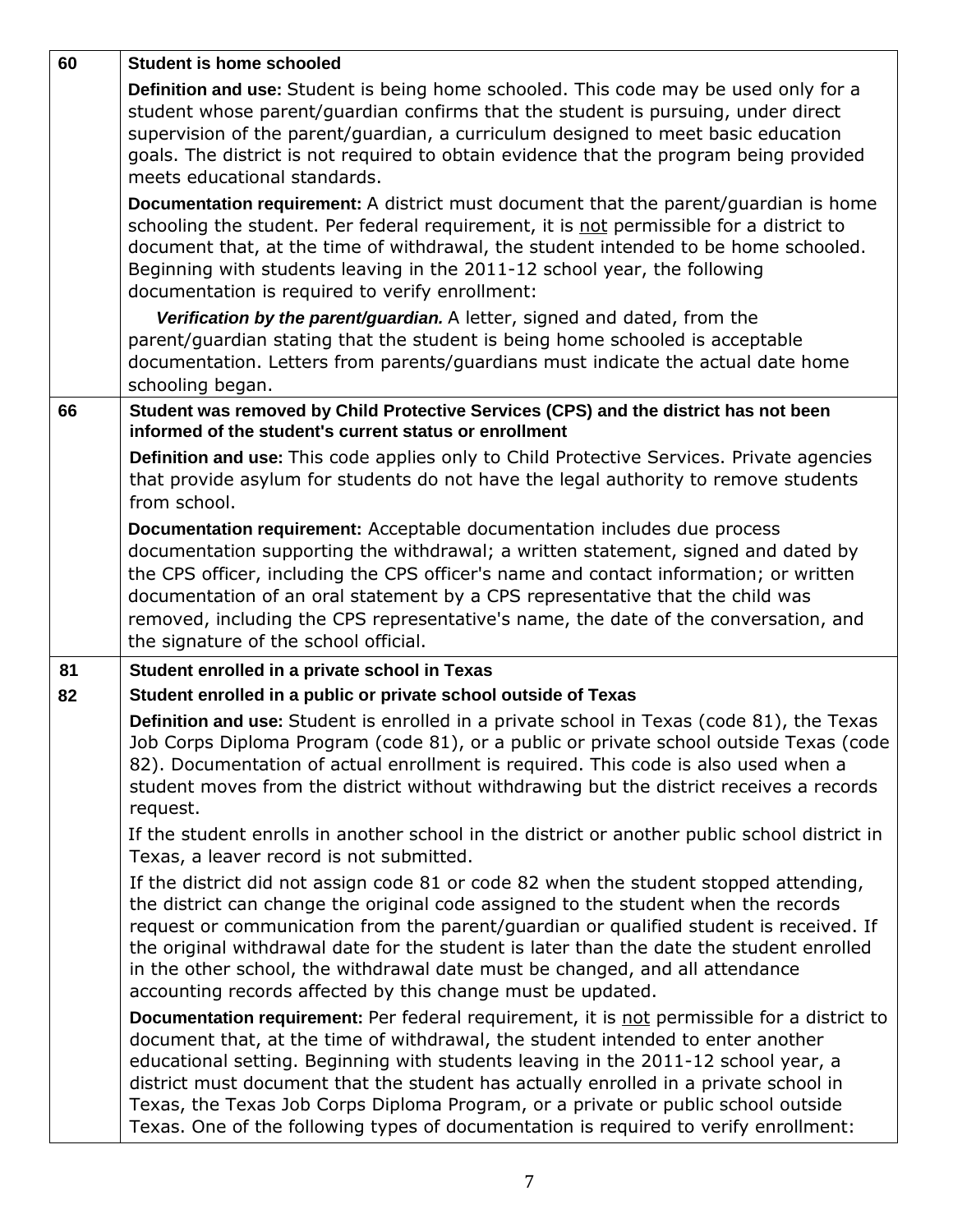*Transcript request.* Acceptable documentation of enrollment in another school is a records request from the school in which the student is enrolled. Telephone requests are acceptable, but they must be documented in writing, including the date of the call, the name of the school requesting the records, the name of the person making the request, and the name of the person who received the call. Telephone requests should appear on a standardized, district-approved form. The original of the form should be included in the student's permanent file. Documentation of the method of records dissemination also must be included in the student's permanent file (e.g., copy of fax activity log, certified mail receipt, encrypted email receipt confirmation, or postage/mail log with complete address information for requesting school).

*Verification by the superintendent or authorized campus or district administrator of the receiving district.* A signed letter from the receiving school verifying enrollment is acceptable documentation. The letter must state the name and location of the school in which the student is enrolled and the date of enrollment. Other acceptable documentation is written documentation of an oral statement by a representative of the receiving school providing the name and location of and contact information for the school and verifying that the student is enrolled, signed and dated by an authorized campus or district administrator of the district.

*Verification by the parent/guardian or qualified student.* Acceptable documentation includes a letter, signed and dated, from the parent/guardian or qualified student stating that the student has enrolled in a private school in Texas or a private or public school outside of Texas leading to the completion of a high school diploma.

## 87 Student withdrew from/left school to enroll in the Texas Tech University ISD High School **Diploma**

**Program or the University of Texas at Austin High School Diploma Program** 

**Definition and use:** Student was withdrawn from school and parent/guardian or qualified student indicated at time of withdrawal that the student has enrolled in the State Board of Education-authorized Texas Tech University ISD High School Diploma Program or the University of Texas at Austin High School Diploma Program.

**Documentation requirement:** The district must receive either a) a records or transcript request from the high school diploma program or b) a letter from the high school diploma program stating that the student is enrolled.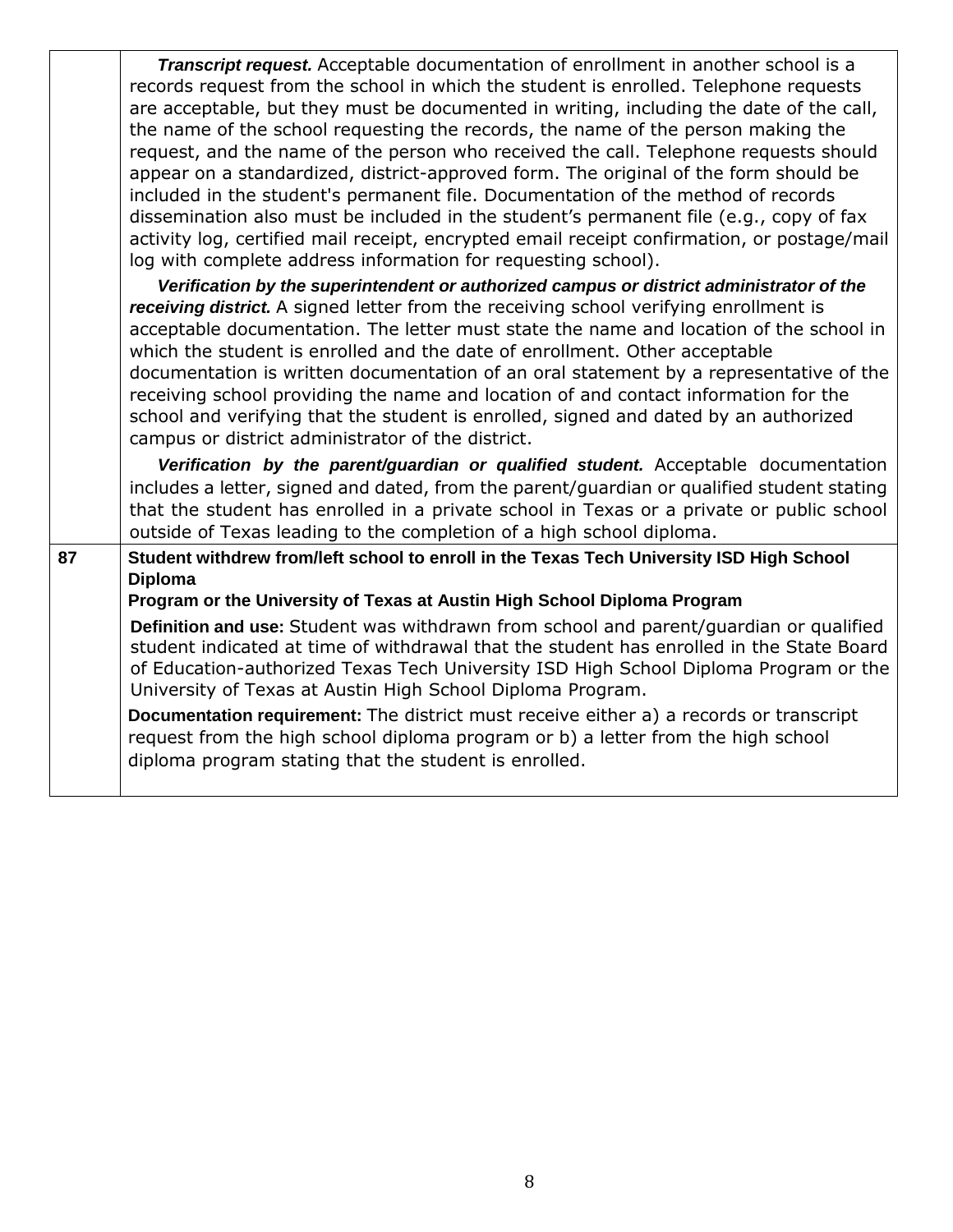## **Withdrawn by School District**

| Code | <b>Translation</b>                                                                                                                                                                                                                                                                                                                                                                                                                                                                                                                                                                                                                                                                                                                                                                                                                                                                                                              |
|------|---------------------------------------------------------------------------------------------------------------------------------------------------------------------------------------------------------------------------------------------------------------------------------------------------------------------------------------------------------------------------------------------------------------------------------------------------------------------------------------------------------------------------------------------------------------------------------------------------------------------------------------------------------------------------------------------------------------------------------------------------------------------------------------------------------------------------------------------------------------------------------------------------------------------------------|
| 78   | Student was expelled under the provisions of TEC §37.007 and cannot return to school                                                                                                                                                                                                                                                                                                                                                                                                                                                                                                                                                                                                                                                                                                                                                                                                                                            |
|      | Definition and use: This code may only be used when:                                                                                                                                                                                                                                                                                                                                                                                                                                                                                                                                                                                                                                                                                                                                                                                                                                                                            |
|      | the student was expelled under the provisions of TEC §37.007, and<br>the term of expulsion has not expired or the student's failure to attend school is<br>due to court action. This code may only be used for a student who was expelled for an<br>offense included in TEC §37.007. This code is not intended for use by districts which<br>assign students to a Juvenile Justice Alternative Education Program (JJAEP).                                                                                                                                                                                                                                                                                                                                                                                                                                                                                                       |
|      | Documentation requirement: Due process documentation supporting the expulsion.                                                                                                                                                                                                                                                                                                                                                                                                                                                                                                                                                                                                                                                                                                                                                                                                                                                  |
| 83   | Student was attending and was withdrawn from school by the district when the district<br>discovered that the student was not entitled to enrollment in the district because a) the<br>student was not a resident of the district, b) was not entitled under other provisions of TEC<br>§25.001 or as a transfer student, or c) was not entitled to public school enrollment under<br>TEC §38.001 or a corresponding rule of the Texas Department of State Health Services<br>because the student was not immunized.                                                                                                                                                                                                                                                                                                                                                                                                             |
|      | <b>Definition and use:</b> This code is for situations in which the district discovers when<br>verifying enrollment information that the student is not entitled to enrollment in the<br>district because the student is not a resident of the district or is not entitled under<br>other provisions of TEC §25.001 or as a transfer student. It is not for a student who<br>was a resident of the district and who stops attending because he/she has moved. This<br>code is also for rare situations in which the student has not met the requirements<br>under TEC §38.001 or a<br>corresponding rule of the Texas Department of State Health Services for immunization,<br>provisional enrollment, or exemption.                                                                                                                                                                                                            |
|      | Subject to the exceptions in TEC $\S 38.001(c)$ , a student is required to be fully<br>immunized against disease as required by the Texas Department of State Health<br>Services (TEC §38.001(a)). A student may be provisionally admitted if the student has<br>begun the required immunizations and continues to receive the necessary<br>immunizations as rapidly as medically feasible (TEC §38.001(e)). Except as provided<br>by TEC §38.001(c) or by rule of the Department of State Health Services, a student<br>who is not fully immunized and has not begun the required immunizations may not<br>attend school. For further information about enrollment procedures, please see the<br>Student Attendance Accounting Handbook. For further information about immunization<br>requirements, immunization exemptions, and immunization documentation, please<br>contact the Texas Department of State Health Services. |
|      | Documentation requirement: Due process documentation supporting the withdrawal. All<br>district actions to withdraw a student must be documented or the documentation for<br>use of this leaver reason code may be considered insufficient. For purposes of leaver<br>reason code 83, due process is defined as completion of the following steps:                                                                                                                                                                                                                                                                                                                                                                                                                                                                                                                                                                              |
|      | 1. District provides oral or written notice, appropriately documented, to the<br>student's parent, guardian, or qualified student him- or herself of intent to<br>withdraw the student, reasons for the withdrawal, effective date of withdrawal,<br>and date of hearing or conference at which the parent, guardian, or qualified<br>student will have an opportunity to respond to the allegations that the student is<br>not entitled to be enrolled in the district. Steps 2 and 3 are not required for<br>cases in which the parent, guardian or qualified student agrees that the student<br>is not entitled to enrollment in the district. Step 4 is always required for charter<br>districts.                                                                                                                                                                                                                           |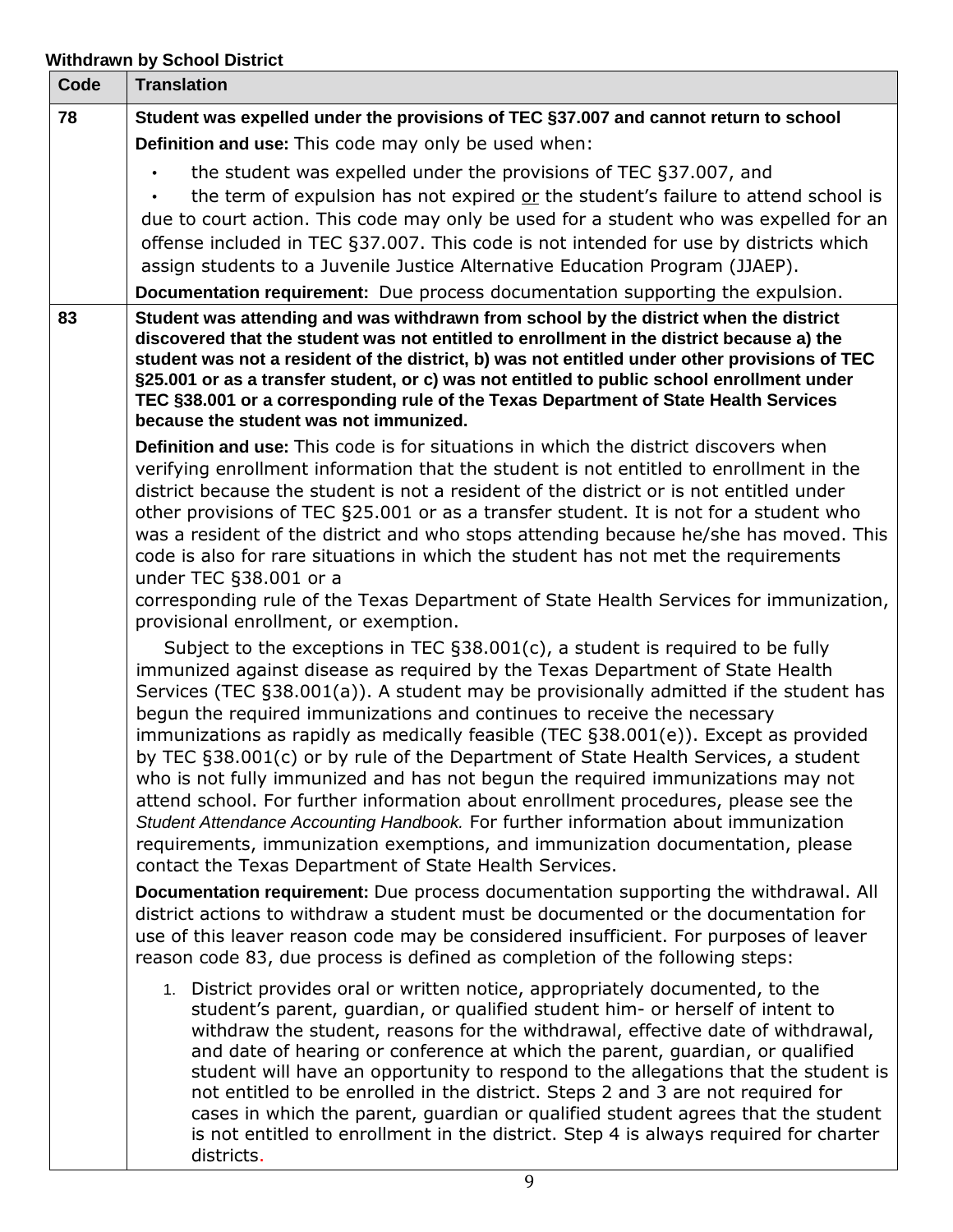| 2. District provides a hearing or conference at which the district presents the<br>reasons for withdrawal, and the parent, guardian, or qualified student is given<br>the opportunity to respond to the reasons for withdrawal.                                                                                                 |
|---------------------------------------------------------------------------------------------------------------------------------------------------------------------------------------------------------------------------------------------------------------------------------------------------------------------------------|
| 3. District provides a written report to the parent, quardian, or qualified student<br>that contains the findings of fact and district decision following the hearing or<br>conference. The written report shall include notice of the parent's, quardian's, or<br>qualified student's right to appeal the district's decision. |
| Charter districts shall notify the school district in which the student resides within                                                                                                                                                                                                                                          |
| three business days of withdrawing a student from a charter school, per Texas                                                                                                                                                                                                                                                   |
| Administrative Code §100.1211.                                                                                                                                                                                                                                                                                                  |

## **Other Reasons**

| Code | <b>Translation</b>                                                                                                                                                                                                                                                                                                                                                                                                                                                                                                                                                                                                                                                                                                                                                                                                                                                                                                                                                                                                                                                                                                                                                                                                                                                                                                                                                                                  |  |  |  |
|------|-----------------------------------------------------------------------------------------------------------------------------------------------------------------------------------------------------------------------------------------------------------------------------------------------------------------------------------------------------------------------------------------------------------------------------------------------------------------------------------------------------------------------------------------------------------------------------------------------------------------------------------------------------------------------------------------------------------------------------------------------------------------------------------------------------------------------------------------------------------------------------------------------------------------------------------------------------------------------------------------------------------------------------------------------------------------------------------------------------------------------------------------------------------------------------------------------------------------------------------------------------------------------------------------------------------------------------------------------------------------------------------------------------|--|--|--|
| 03   | Student died while enrolled in school or during the summer break after completing the prior<br>school year                                                                                                                                                                                                                                                                                                                                                                                                                                                                                                                                                                                                                                                                                                                                                                                                                                                                                                                                                                                                                                                                                                                                                                                                                                                                                          |  |  |  |
|      | Definition and use: Self-explanatory.                                                                                                                                                                                                                                                                                                                                                                                                                                                                                                                                                                                                                                                                                                                                                                                                                                                                                                                                                                                                                                                                                                                                                                                                                                                                                                                                                               |  |  |  |
|      | Documentation requirement: Acceptable documentation includes a copy of the death                                                                                                                                                                                                                                                                                                                                                                                                                                                                                                                                                                                                                                                                                                                                                                                                                                                                                                                                                                                                                                                                                                                                                                                                                                                                                                                    |  |  |  |
|      | certificate or obituary, a program from the funeral or memorial service, a written                                                                                                                                                                                                                                                                                                                                                                                                                                                                                                                                                                                                                                                                                                                                                                                                                                                                                                                                                                                                                                                                                                                                                                                                                                                                                                                  |  |  |  |
|      | statement from the parent or guardian, and written documentation of an oral<br>statement by a parent or guardian stating that the student has died.                                                                                                                                                                                                                                                                                                                                                                                                                                                                                                                                                                                                                                                                                                                                                                                                                                                                                                                                                                                                                                                                                                                                                                                                                                                 |  |  |  |
| 16   | Student returned to family's home country                                                                                                                                                                                                                                                                                                                                                                                                                                                                                                                                                                                                                                                                                                                                                                                                                                                                                                                                                                                                                                                                                                                                                                                                                                                                                                                                                           |  |  |  |
|      | Definition and use: Use for students who are leaving the United States to return to their<br>home country. A student may be leaving with or without family members to live with<br>his or her family, immediate or extended, in the home country. The citizenship of the<br>student is not relevant in assigning this code. This code can also be used for foreign<br>exchange students.<br>Documentation requirement: Acceptable documentation is a copy of the Transfer                                                                                                                                                                                                                                                                                                                                                                                                                                                                                                                                                                                                                                                                                                                                                                                                                                                                                                                           |  |  |  |
|      | Document for Binational                                                                                                                                                                                                                                                                                                                                                                                                                                                                                                                                                                                                                                                                                                                                                                                                                                                                                                                                                                                                                                                                                                                                                                                                                                                                                                                                                                             |  |  |  |
|      | Migrant Student completed at the time the student withdraws from school, signed and<br>dated by an authorized campus or district administrator. Acceptable documentation is<br>also a copy of the withdrawal form signed and dated by the parent/guardian or qualified<br>student and a campus or district administrator. The withdrawal form should indicate that<br>the student is leaving school because the student is returning to the home country and<br>should specify the destination. An original signature is not required on withdrawal forms<br>received in the district by fax. Withdrawal forms received by e-mail do not need to be<br>signed by the parent/guardian or qualified student. A signed letter from the<br>parent/guardian or qualified student stating that the student is leaving school because<br>the student is returning to the home country is also acceptable documentation.<br>Acceptable documentation for foreign exchange students includes a written, signed, and<br>dated statement from the student's host family or the foreign student advisor verifying<br>the student's return to his or her home country. Other acceptable documentation is<br>written documentation of an oral statement by an adult neighbor or other adult with<br>knowledge of the family's whereabouts, signed and dated by an authorized campus or<br>district administrator. |  |  |  |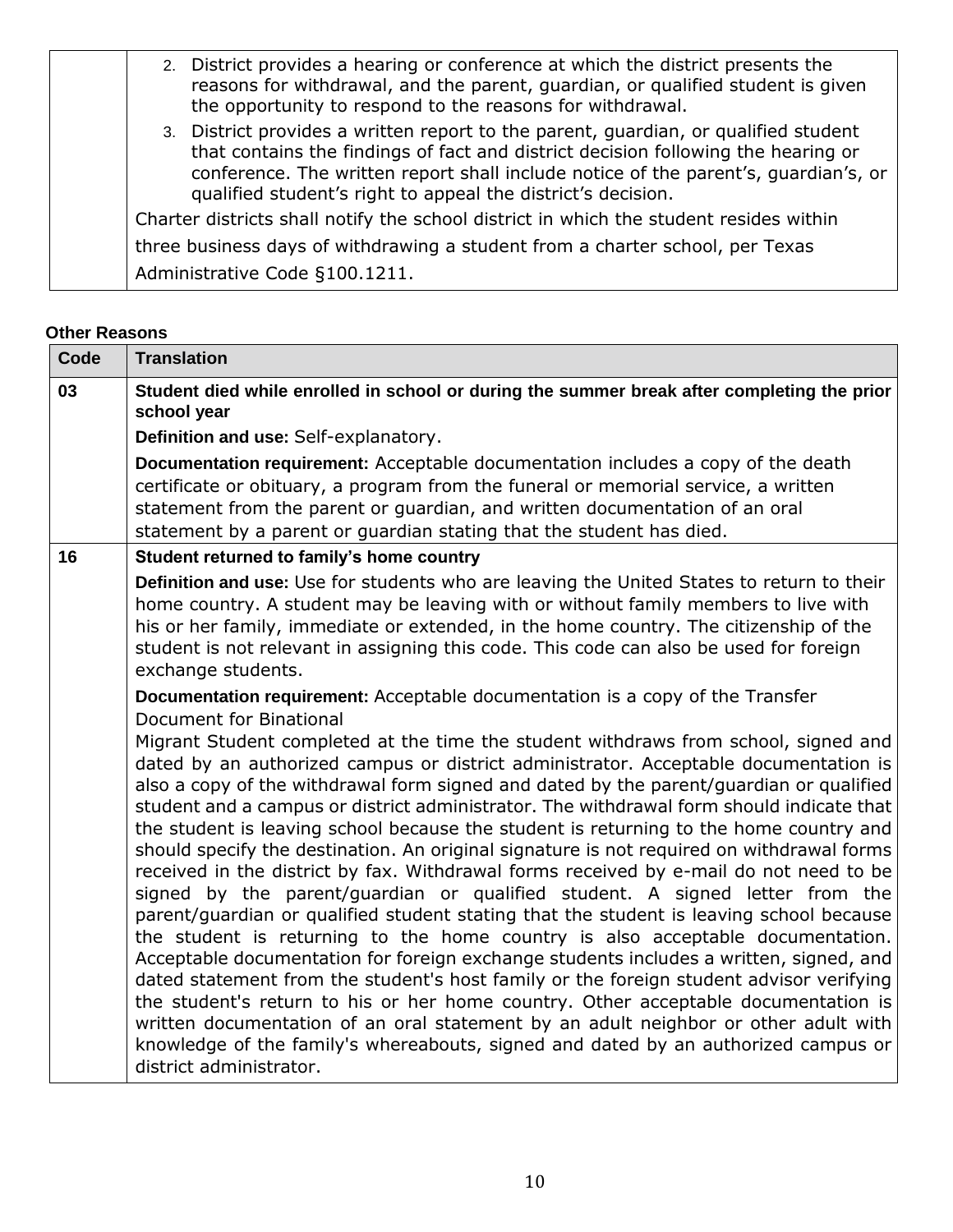| Code | <b>Translation</b>                                                                                                                                                                                                                                                                                                                                                                                                                                                                                                                                                                  |  |  |
|------|-------------------------------------------------------------------------------------------------------------------------------------------------------------------------------------------------------------------------------------------------------------------------------------------------------------------------------------------------------------------------------------------------------------------------------------------------------------------------------------------------------------------------------------------------------------------------------------|--|--|
| 88   | Student was ordered by a court to attend a GED program and has not earned a GED<br>certificate Definition and use: This code is for students who are court-ordered to attend a<br>GED program and have not earned a GED certificate at any time during the prior<br>school year, including the summer (through August 31) following the close of the prior<br>year.                                                                                                                                                                                                                 |  |  |
|      | <b>Documentation requirement:</b> Acceptable documentation is a copy of the court order<br>stating that the student has been ordered to attend a high school equivalency or GED<br>program. Documentation must include the name of the student, the date of the order,<br>the name of the judge making the order, and the county in which the judge presides.<br>The order should state that the court is ordering the student to attend a high school<br>equivalency or GED program or to take a high school equivalency or GED exam.                                              |  |  |
| 89   | Student is incarcerated in a state jail or federal penitentiary as an adult or as a person<br>certified to stand trial as an adult                                                                                                                                                                                                                                                                                                                                                                                                                                                  |  |  |
|      | Definition and use: Student is incarcerated in a state jail or federal penitentiary as an<br>adult or as a person certified to stand trial as an adult.                                                                                                                                                                                                                                                                                                                                                                                                                             |  |  |
|      | Documentation requirement: Acceptable documentation is one of the following: 1) Oral<br>notification from a law enforcement agency, the office of the prosecuting attorney, or<br>the jail or penitentiary, to an authorized representative of the district, that the student<br>is incarcerated. The written statement of the oral notification shall be signed and dated<br>by the authorized representative. 2) Written notification from a law enforcement<br>agency, the office of the prosecuting attorney, or the jail or penitentiary, that the<br>student is incarcerated. |  |  |
| 98   | Other (reason unknown or not listed above)                                                                                                                                                                                                                                                                                                                                                                                                                                                                                                                                          |  |  |
|      | Definition and use: This code is used for students who are withdrawn by the school<br>district after a period of time because they have quit attending school and their reason<br>for leaving is not known. It is also used for students who withdrew from/left school for<br>reasons not listed above.                                                                                                                                                                                                                                                                             |  |  |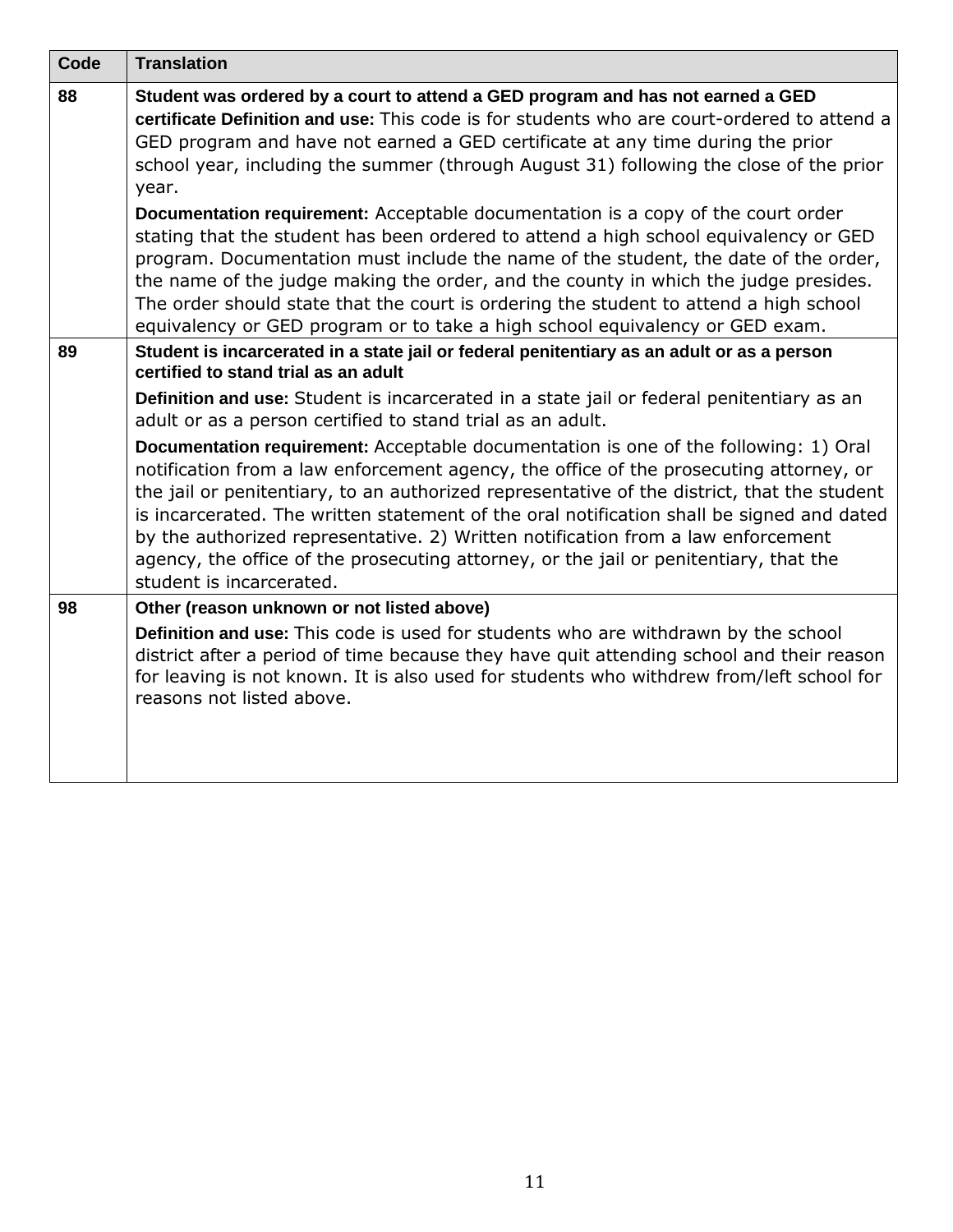### <span id="page-13-0"></span>**WITHDRAWN STUDENT'S CUMULATIVE FOLDER**

- Students with a withdrawal date of August 21, 2017 through August 14, 2018 (the last day of summer break) will be considered 2017-2018 Movers/Leavers and reported in the Fall PEIMS submission.
- Students who have been pushed to a new campus for the 2018-2019 year and end up not returning to DISD are considered 2017-2018 Movers/Leavers.
- Eighth grade students who have earned high school credit and who are withdrawn will need to be filed separately. The Academic Achievement record should not be destroyed.

## <span id="page-13-1"></span>**HELPFUL REMINDERS**

- A student who withdraws from one Texas public school and re-enrolls to another is considered a "Mover"
- A student who withdraws from a Texas public school and does not enter another Texas public school is considered a "Leaver"
- Leavers are reported to PEIMS/Texas Education Agency
- An incorrectly coded "Mover" is reported to PEIMS as an Underreported student and can adversely affect DISD's rating.
- A student's withdrawal code is pulled from the last enrollment record on the Entry/Withdrawal screen in Skyward and not the "No Show" record.
- Ex: If Johnny was in 8<sup>th</sup> grade in 2017-2018 and did not show up on the first day of school, Johnny's cumulative folder was pushed to the high school. Castleberry ISD requested Johnny's records. The withdrawal code MUST be entered at the 8<sup>th</sup> grade Entry/Withdrawal records and not the high school and filed with the PK-8 records unless the student was awarded high school credit.

#### <span id="page-13-2"></span>**ADDITIONAL WITHDRAWAL INFORMATION**

- DISD should withdraw a student on the date DISD becomes aware the student is no longer a member of the district. With proof of enrollment in a different district/campus, retroactive withdrawals are permitted to the day a student enrolled in another school. You must update all attendance records. This will also affect the Teacher Verification records at the end of the six weeks.
- You may not withdraw a student who is temporarily absent (illness or suspension) but still a member of your district. This also includes students who are on vacation.
- If a student withdraws and you do not receive a records request within 10 days of the date of withdrawal, contact the school on the withdrawal form to verify enrollment. If the student is not enrolled contact the Attendance Officer.
- <span id="page-13-3"></span> Notify Special Programs (Special Ed, G/T Coordinator, ESL Coordinator, etc.) of student withdrawals if they are in these special populations.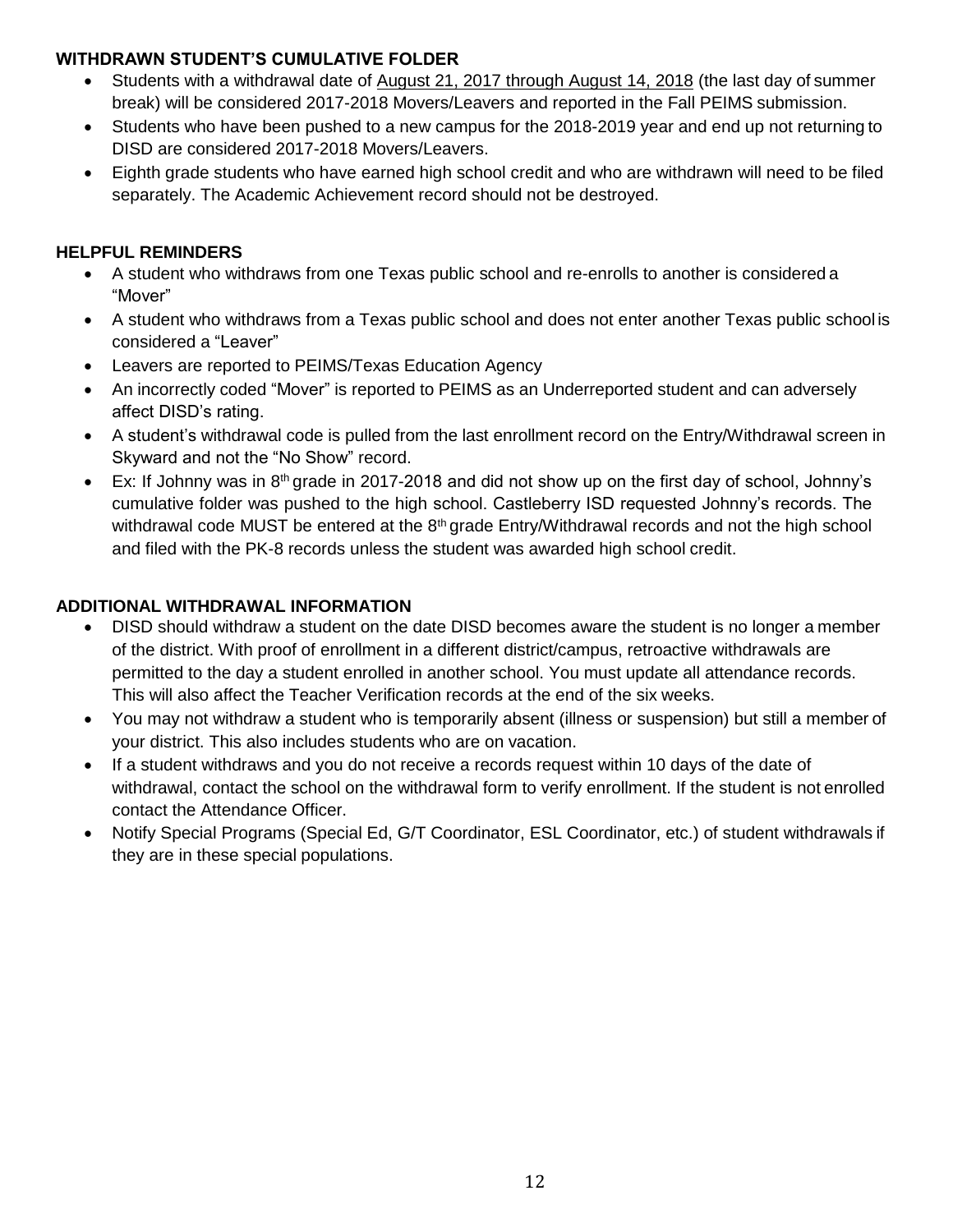### **HELPFUL TERMS**

- *Leaver:* A leaver may be any one of the following: a student who graduates, receives a General Educational Development (GED) certificate, continues high school outside the Texas public school system, begins college, is expelled, dies, or drops out.
- *Movers:* A mover is a student who moves from one public school district to another, within Texas. A leaver record is not required for a mover. School districts may confirm that students have moved to other Texas public school districts by searching the PID Enrollment Tracking (PET) application. The final determination of whether students have moved is made by TEA.
- *Dropout:* A dropout is a student who was enrolled in 2017-2018 in a Texas public school in grades 7 12, but did not return to a Texas public school the following fall within the school-start window, was not expelled, did not graduate, receive a GED, continue school outside the Texas public school system, begin college, or die.
- *School-Start Window:* This is the period of time between the first day of school and the last Friday in September. The end of the school-start window is the day that students served in the prior year must return to school to not be considered leavers.

#### **OTHER INFORMATION**

- *Residential Facilities:* If the student moves to a facility served by a Texas public school district, no leaver code is necessary. For other situations, see the *PEIMS Data Standards*.
- *GED Recipients:* If a student earned a GED prior to September 1, 2018, the student is not a dropout and no leaver code is necessary. For other situations, see the *PEIMS Data Standards*.
- *Migrant Students:* Migrant students who return after the school-start window are not counted as dropouts.

*Summer Dropouts:* For state accountability purposes, summer dropouts are attributed to the school year just completed, based on the campus of enrollment on the final day of the previous school year.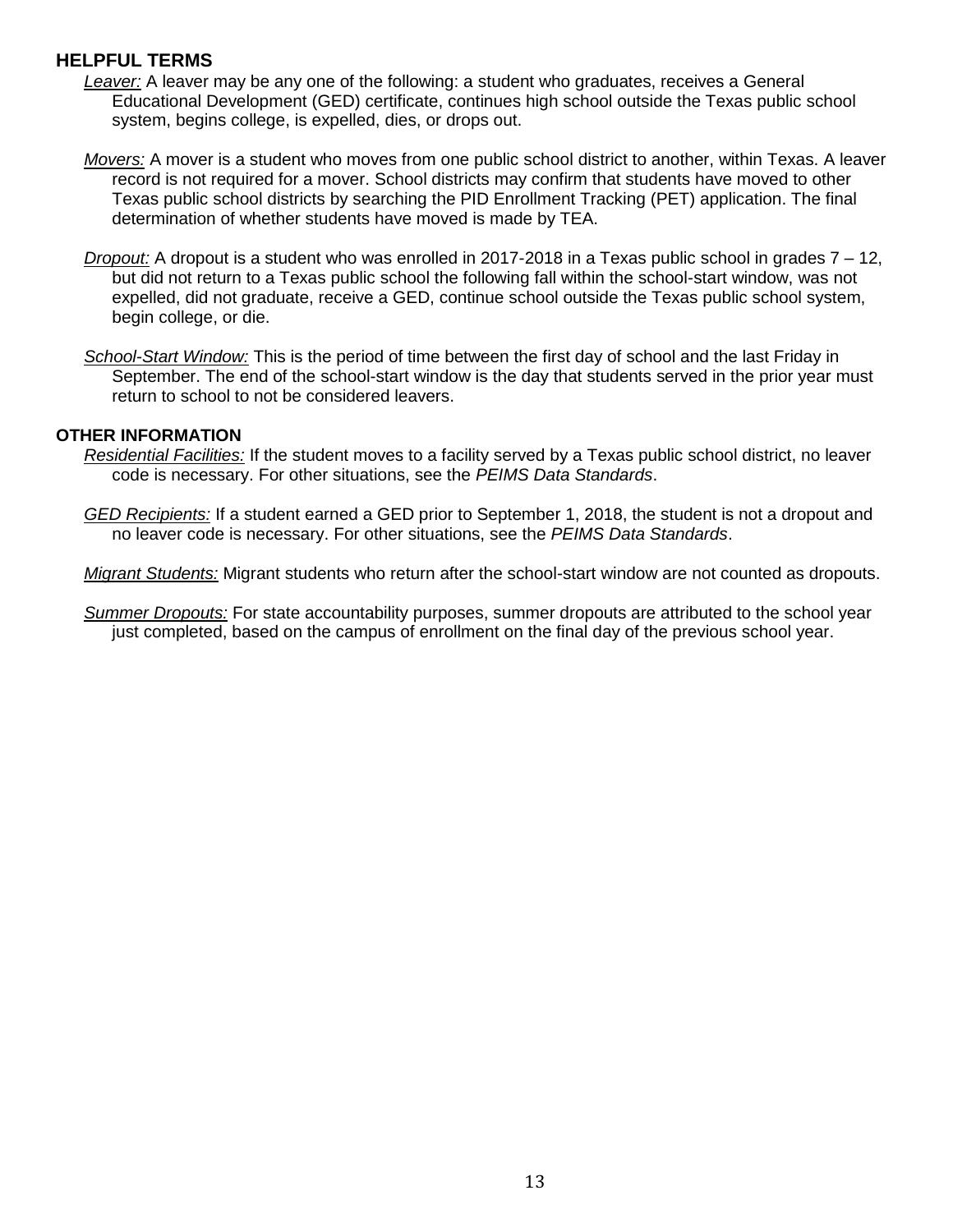## **PARENT/GUARDIAN NOTIFICATION OF STUDENT WITHDRAWAL**

<span id="page-15-0"></span>

| Parent/Guardian Name: 1997 - 2008 - 2010 - 2010 - 2010 - 2010 - 2010 - 2010 - 2010 - 2010 - 2010 - 2010 - 201                                                                                                                                     |
|---------------------------------------------------------------------------------------------------------------------------------------------------------------------------------------------------------------------------------------------------|
|                                                                                                                                                                                                                                                   |
|                                                                                                                                                                                                                                                   |
| Student's Name: <u>Communications</u> Communications of the Communications of the Communications of the Communications of the Communications of the Communications of the Communications of the Communications of the Communication               |
|                                                                                                                                                                                                                                                   |
| Dear Campus Administrator:                                                                                                                                                                                                                        |
| This is to officially notify you that I am withdrawing the child named above from Duncanville ISD                                                                                                                                                 |
| My child will continue his/her education by: (please check one of the following)                                                                                                                                                                  |
| being home schooled<br>entering college and working towards Bachelor's or Associate's degree<br>enrolling in a private school in Texas<br>enrolling in a public/charter school in Texas<br>enrolling in public or private school outside of Texas |
| If you have further questions, please submit them to me in writing at the above address.                                                                                                                                                          |
| Sincerely,                                                                                                                                                                                                                                        |
| Signature of Parent/Guardian                                                                                                                                                                                                                      |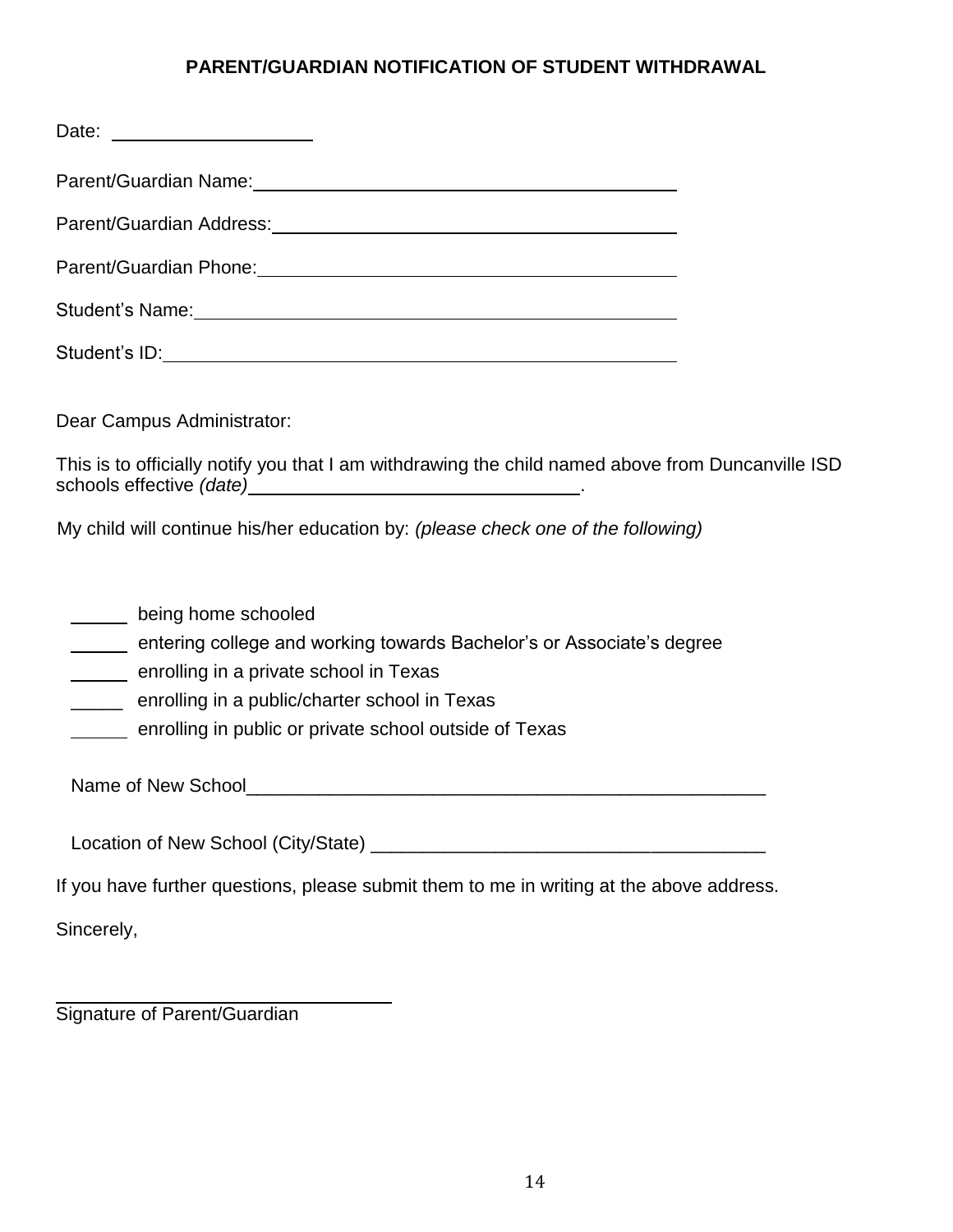#### <span id="page-16-0"></span>**DUNCANVILLE ISD INTENT TO HOMESCHOOL**

Today's Date:

This assurance is provided by the parents/guardians listed below that, effective immediately, the students listed are being homeschooled in a bona fide manner using a written curriculum consisting of books, workbooks, written materials, and other teaching tools that will both meet and exceed educational goals of reading, spelling, grammar, math, and good citizenship.

| Last Name, First Name, Middle Initial | Date of Birth | <b>Current Grade</b> |
|---------------------------------------|---------------|----------------------|
|                                       |               | Level                |
|                                       |               |                      |
|                                       |               |                      |
|                                       |               |                      |
|                                       |               |                      |
|                                       |               |                      |
|                                       |               |                      |
|                                       |               |                      |
|                                       |               |                      |

| Parent/Guardian Signature | <b>Printed Name</b>  | Date         |
|---------------------------|----------------------|--------------|
| Address                   | City                 | <b>State</b> |
| Home Phone                | Alternate/Cell Phone |              |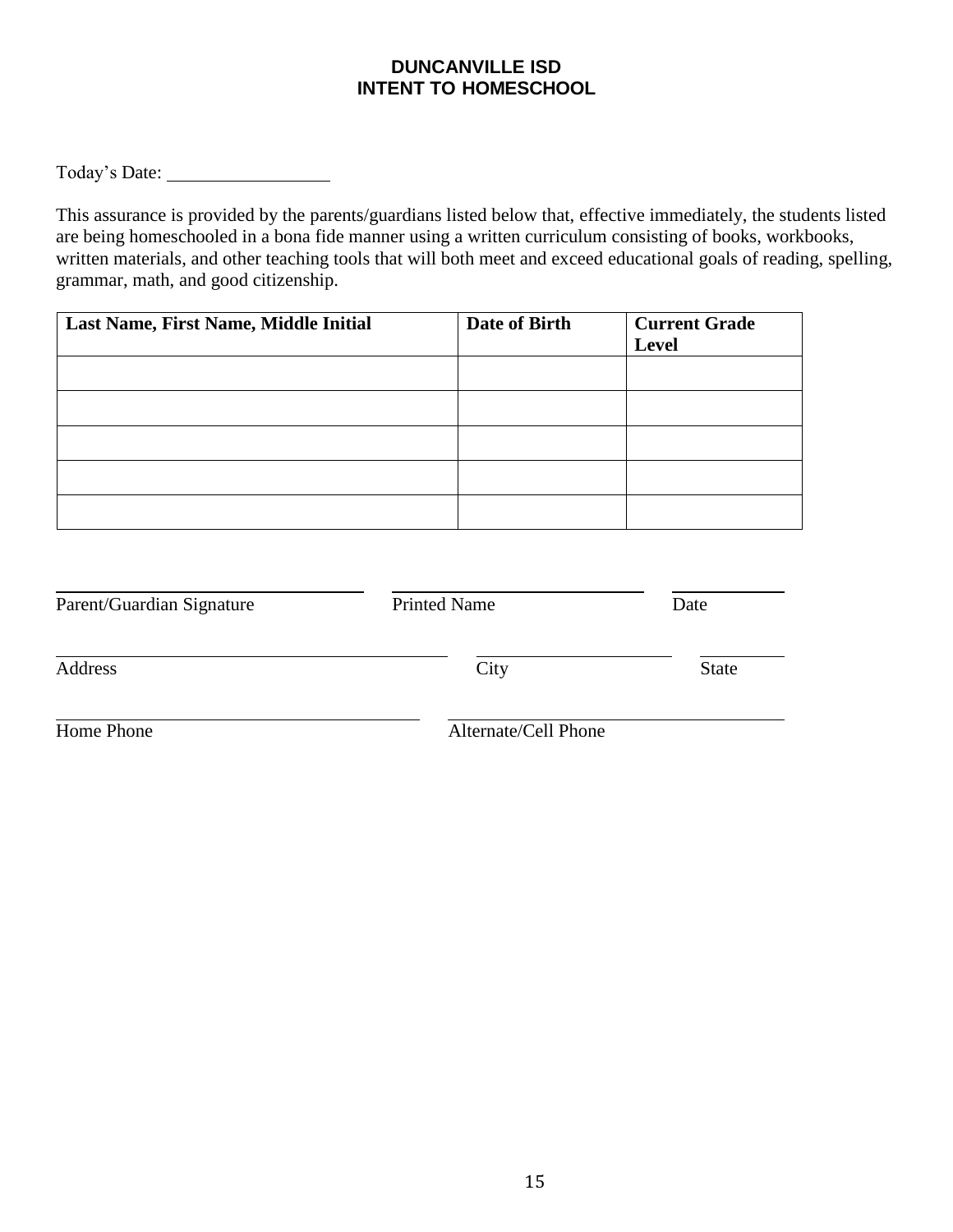## **DUNCANVILLE ISD WITHDRAWAL VERIFICATION 2019-2020**

| <b>STUDENT:</b>           |                                           |       | <b>PEIMS#</b>        |                                     |  |
|---------------------------|-------------------------------------------|-------|----------------------|-------------------------------------|--|
|                           | Last                                      | First | MI                   | Social Security or State ID No.     |  |
| <b>STUDENT BIRTHDATE:</b> |                                           |       | Grade:               |                                     |  |
|                           | INFORMATION OBTAINED DURING: O HOME VISIT |       | $\Box$ PHONE CALL    | □ SCHOOL VISIT                      |  |
| <b>SPOKE WITH:</b>        |                                           |       | <b>RELATIONSHIP:</b> | Parent, Grandparent, Neighbor, etc. |  |

*Explain the reason student left or withdrew from school (for example, returned to home country, will be home schooled, etc.)*

|             |                                         |                             | <b>INFORMATION FROM CONTACT WITH NEW SCHOOL</b>                                                               |                                                           |         |
|-------------|-----------------------------------------|-----------------------------|---------------------------------------------------------------------------------------------------------------|-----------------------------------------------------------|---------|
|             | Name of new school: Name of new school: |                             |                                                                                                               |                                                           |         |
|             |                                         |                             |                                                                                                               |                                                           |         |
|             |                                         |                             |                                                                                                               |                                                           |         |
|             |                                         |                             |                                                                                                               |                                                           |         |
|             |                                         |                             |                                                                                                               |                                                           |         |
|             |                                         |                             |                                                                                                               |                                                           |         |
| <b>Date</b> | student                                 | <b>Example 1</b> controlled | <u>in</u>                                                                                                     | new                                                       | school: |
|             | <b>Campus ID#: _________</b>            |                             | <b>For Campus Reference</b>                                                                                   |                                                           |         |
|             | Leaver Reason Code: _________           | $03*$ Died                  | 01* Graduated                                                                                                 |                                                           |         |
|             | Withdraw Date: _________                |                             | 16* Return to Home Country<br>24* College, Pursue Degree<br>66* Removed by CPS                                | 60* Home Schooling - Home School letter must be completed |         |
|             |                                         |                             | 78* Expelled<br>81* Texas Private School                                                                      |                                                           |         |
|             |                                         |                             | 82* Outside of Texas<br>83* Administrative Withdrawal<br>85* Grad Outside TX                                  |                                                           |         |
|             |                                         | Date                        | 86* GED Outside TX<br>87* University Diploma Program<br>88* Court order GED<br>89* Adult student incarcerated |                                                           |         |
|             | Administrator: Analyze Administrator:   |                             | 90* Graduate Interstate Compact                                                                               |                                                           |         |
|             |                                         | Signature                   | 80 Other Tx Public School (Not a Leaver Code)                                                                 |                                                           |         |
|             |                                         | Date                        | 98 Other, Unknown, or Not Listed                                                                              |                                                           |         |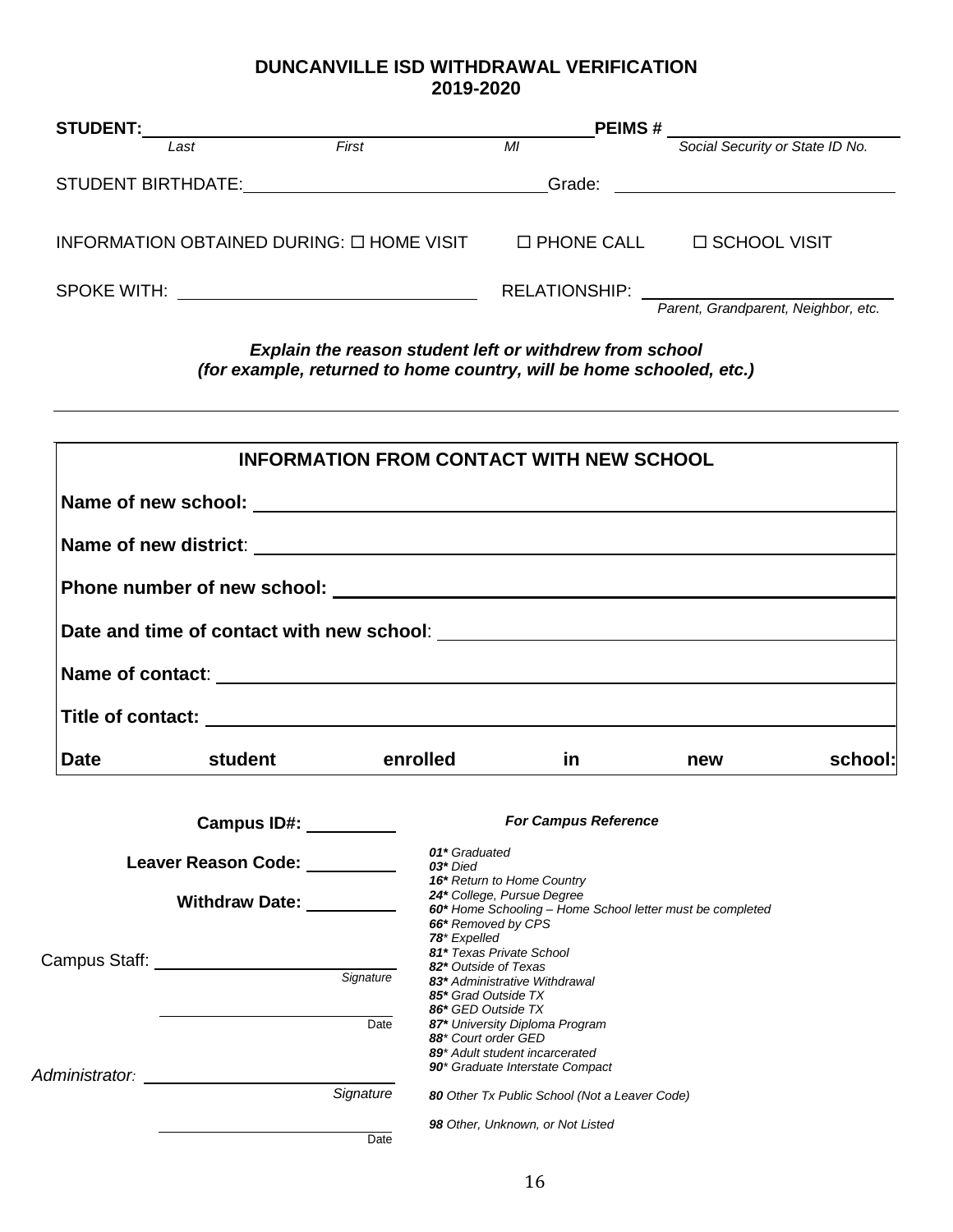# **Summary of Attempted Contacts**

<span id="page-18-0"></span>Student Name:

PEIMS #

Grade Level:

**Type of Contact:**  Home  $Visit = HV$ School Visit= **SV**  Telephone Contact=**TC**  Letter=**L** Email=**E** Other=**OTH**

| Date | Type<br>Code | Initials | Notes: |
|------|--------------|----------|--------|
|      |              |          |        |
|      |              |          |        |
|      |              |          |        |
|      |              |          |        |
|      |              |          |        |
|      |              |          |        |
|      |              |          |        |
|      |              |          |        |
|      |              |          |        |
|      |              |          |        |
|      |              |          |        |
|      |              |          |        |
|      |              |          |        |
|      |              |          |        |
|      |              |          |        |
|      |              |          |        |
|      |              |          |        |
|      |              |          |        |
|      |              |          |        |
|      |              |          |        |
|      |              |          |        |
|      |              |          |        |
|      |              |          |        |
|      |              |          |        |
|      |              |          |        |
|      |              |          |        |
|      |              |          |        |
|      |              |          |        |
|      |              |          |        |
|      |              |          |        |
|      |              |          |        |
|      |              |          |        |
|      |              |          |        |